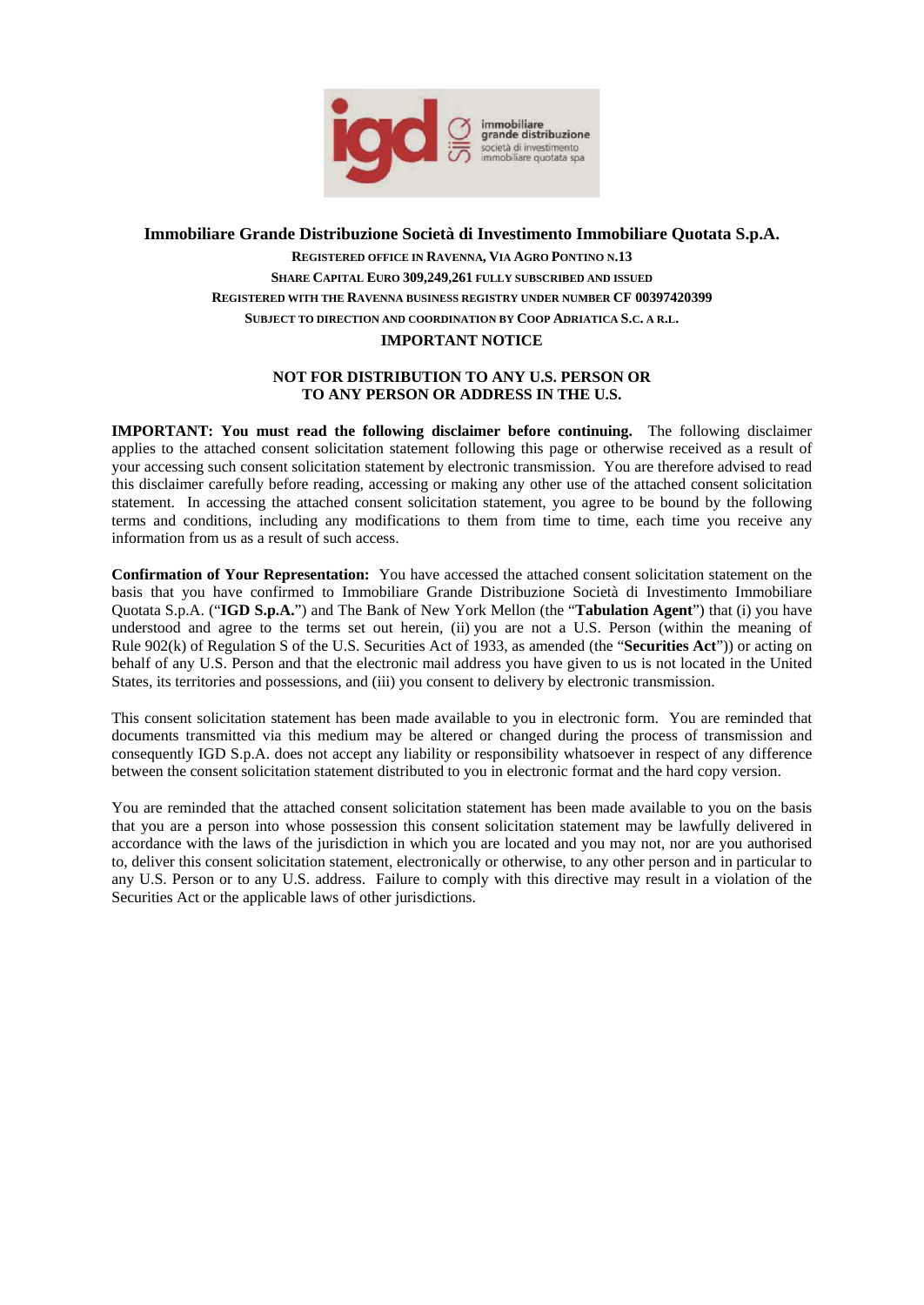THIS CONSENT SOLICITATION STATEMENT IS IMPORTANT AND REQUIRES YOUR IMMEDIATE ATTENTION. If you are in doubt about any aspect of the proposals contained herein and/or the action you should take, you should consult immediately your stockbroker, bank manager, lawyer, accountant or an appropriately authorised independent financial adviser.

This Consent Solicitation Statement is addressed only to Bondholders who are persons to whom it may otherwise be lawfully distributed ("**relevant persons**"). It is directed only at relevant persons and must not be acted on or relied on by persons who are not relevant persons. Any investment or investment activity to which this Consent Solicitation Statement relates is available only to relevant persons and will be engaged in only with relevant persons. This Consent Solicitation Statement and its contents should not be distributed, published or reproduced (in whole or in part) or disclosed by recipients to any other persons. Without limiting the generality of the forgoing, no Bondholder who is a U.S. Person (as that term is defined in Rule 902(k) of Regulation S under the U.S. Securities act of 1933, as amended (the "**Securities Act**")) or who received this Consent Solicitation Statement at a physical or electronic mail address located in the United States or any territory or possession thereof is a relevant person as that term is used herein.

If you have recently sold or otherwise transferred your entire holding(s) of Bonds referred to below, you should immediately forward this Consent Solicitation Statement to the purchaser or transferee or to the stockbroker, bank or other agent through whom the sale or transfer was effected for transmission to the purchaser or transferee.



# **IMMOBILIARE GRANDE DISTRIBUZIONE SOCIETÀ DI INVESTIMENTO IMMOBILIARE QUOTATA S.p.A.**

\_\_\_\_\_\_\_\_\_\_\_\_\_\_\_\_\_\_\_\_\_\_\_\_\_\_\_\_\_\_\_\_\_\_\_\_\_\_\_\_\_\_\_\_\_\_\_\_\_\_\_\_\_\_\_\_\_\_\_\_\_\_\_\_\_\_\_\_\_\_\_\_\_\_\_\_\_\_\_\_\_\_\_\_\_\_\_\_\_\_\_\_\_\_\_\_\_\_\_\_\_\_\_\_\_\_

*(incorporated with limited liability in Italy)* 

**REGISTERED OFFICE IN RAVENNA, VIA AGRO PONTINO N.13 SHARE CAPITAL EURO 309,249,261 FULLY SUBSCRIBED AND ISSUED REGISTERED WITH THE RAVENNA BUSINESS REGISTRY UNDER NUMBER CF 00397420399 SUBJECT TO DIRECTION AND COORDINATION BY COOP ADRIATICA S.C. A R.L.** 

**(the "Issuer")** 

**Consent Solicitation Statement and Notice of Meeting in relation to its EUR 230,000,000 2.50 per cent. Convertible Bonds due 2012 ISIN XS0301344940 (the "Bonds")**  \_\_\_\_\_\_\_\_\_\_\_\_\_\_\_\_\_\_\_\_\_\_\_\_\_\_\_\_\_\_\_\_\_\_\_\_\_\_\_\_\_\_\_\_\_\_\_\_\_\_\_\_\_\_\_\_\_\_\_\_\_\_\_\_\_\_\_\_\_\_\_\_\_\_\_\_\_\_\_\_\_\_\_\_\_

The Issuer is seeking approval by an extraordinary resolution of the holders of the Bonds (the "**Bondholders**") pursuant to a trust deed dated 28 June 2007 between the Issuer and the Trustee (as defined therein) (the "**Trust Deed**") for certain modifications to the terms and conditions of the Bonds (the "**Conditions**") and the Trust Deed (the "**Extraordinary Resolution**"), all as more fully described in the section hereof entitled "The Proposals—1. Terms of the Proposals".

This Consent Solicitation Statement seeks to obtain the consent of Bondholders to the Proposals, which are namely: to modify the Trust Deed and the Conditions with effect from 28 June 2010 in order to (i) extend the final maturity date of the Bonds from 28 June 2012 to 28 December 2013; (ii) increase the interest currently borne on the Bonds at 2.50 per cent. per annum to 3.50 per cent. per annum; (iii) amend the payment of interest to be made in arrear from annually on 28 June to semi-annually on 28 June and 28 December; and (iv) reduce the initial Conversion Price (as defined in the Conditions) from EUR 4.93 per Ordinary Share (as defined in the Conditions) to EUR 2.75 per Ordinary Share (the "**Proposals**"). For an explanation of the proposed amendments, please see "The Proposals—1. Terms of the Proposals".

The date of this Consent Solicitation Statement is 31 March 2010.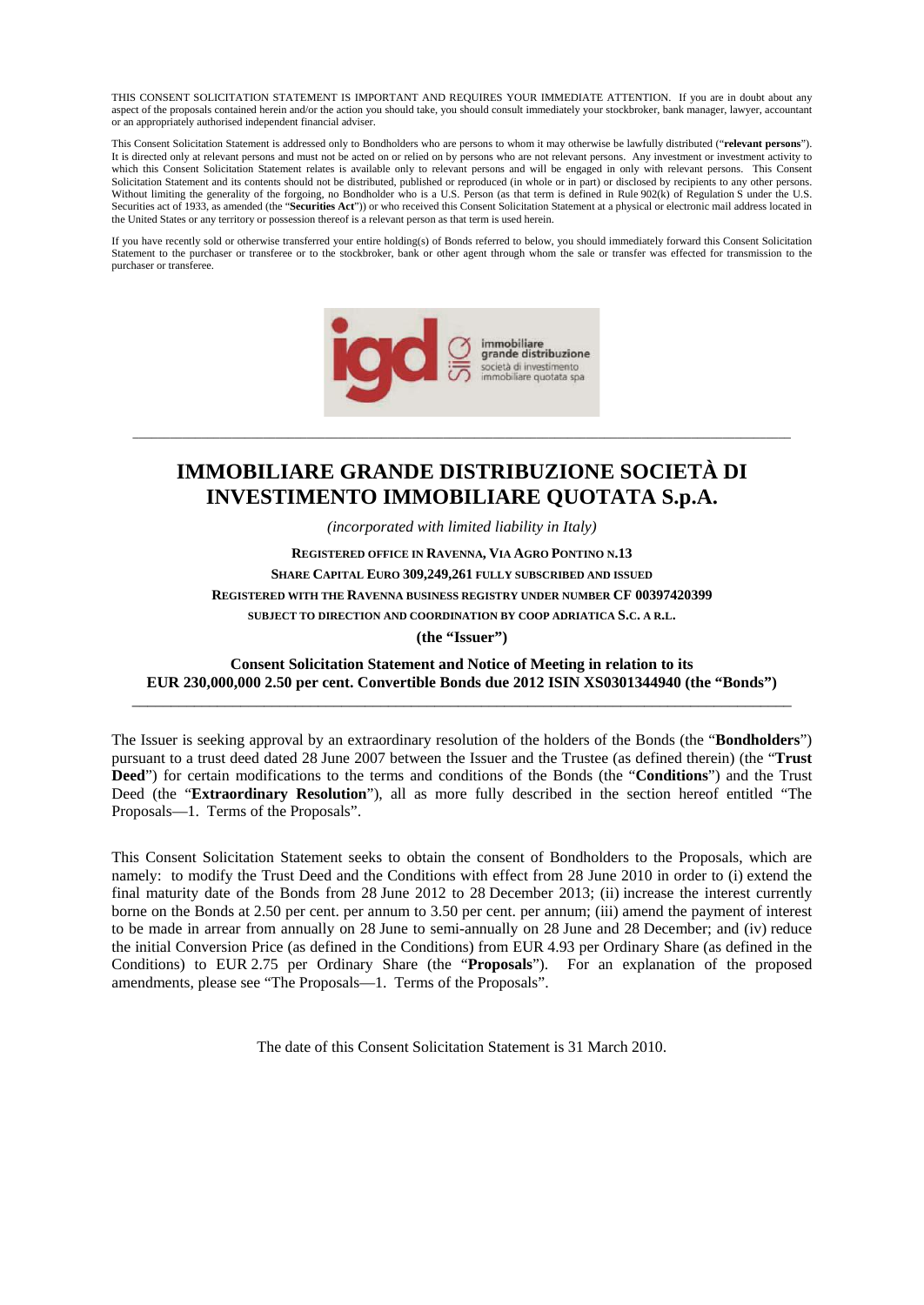The notice convening the meeting of Bondholders at 9.00 a.m. (Central European Time) on 22 April 2010 (the "**Meeting**") at the offices of the Issuer at 13 Via Trattati Comunitari Europei 1957-2007, Bologna, Italy, at which the Extraordinary Resolution to approve the Proposals (as defined herein) and their implementation will be considered and, if thought fit, passed, has been given in accordance with the Conditions. A copy of the form of this notice is set out in "Appendix: Form of Notice of Meeting" contained herein.

**THE DEADLINE FOR SUBMITTING A VALID ELECTRONIC INSTRUCTION IN ORDER TO OBTAIN THE CORRESPONDING VOTING CERTIFICATE OR BLOCK VOTING INSTRUCTION IS 9.00 A.M. (CENTRAL EUROPEAN TIME) ON 20 APRIL 2010 (THE "FINAL VOTING DEADLINE"). A BLOCK VOTING INSTRUCTION SHALL BE VALID ONLY IF DEPOSITED AT THE SPECIFIED OFFICE OF THE RELEVANT PAYING AND CONVERSION AGENT OR AT SOME OTHER PLACE APPROVED BY THE TRUSTEE, AT LEAST 24 HOURS BEFORE THE TIME FIXED FOR THE MEETING.** 

Where Bonds are held within Euroclear Bank S.A./N.V. ("**Euroclear**") or Clearstream Banking, société anonyme ("**Clearstream, Luxembourg**", and each a "**Clearing System**") or any other clearing system, references to the deposit or release of Bonds shall be construed in accordance with the usual practices (including blocking the relevant account) of Euroclear or Clearstream, Luxembourg or such other clearing system.

Bondholders who have not arranged for the submission or delivery of a Block Voting Instruction by the Paying and Conversion Agent as provided herein but who wish to attend and vote at the Meeting may do so in accordance with the voting and quorum procedures set out in "Appendix: Form of Notice of Meeting" contained herein.

Bondholders should note that any vote by Proxy in accordance with the relevant Block Voting Instruction given in respect of the Meeting shall remain valid in relation to any resumption of the Meeting following an adjournment.

Bondholders wishing to amend or revoke their votes may do so at any time prior to the Final Voting Deadline.

During the period commencing with the Final Voting Deadline and ending at the conclusion of the Meeting, Bondholders will not be able to submit instructions to the Paying and Conversion Agent to issue Block Voting Instructions.

## **ASSUMING THE PASSING OF THE EXTRAORDINARY RESOLUTION, THE PROPOSALS WILL BE BINDING ON ALL THE BONDHOLDERS, INCLUDING THOSE BONDHOLDERS WHO DO NOT VOTE IN FAVOUR OF THE PROPOSALS.**

This Consent Solicitation Statement does not constitute or form part of, and should not be construed as, an offer for sale or subscription of, or a solicitation of any offer to buy or subscribe for, any securities of the Issuer or any other entity. The distribution of this Consent Solicitation Statement may nonetheless be restricted by law in certain jurisdictions. Any person who acquires possession of this document is required by the Issuer, the Tabulation Agent and the Trustee to observe any such restrictions. This Consent Solicitation Statement does not constitute a solicitation in any circumstances in which such solicitation would be considered unlawful. The Issuer, the Tabulation Agent and the Trustee will not incur any liability for their own failure or the failure of any other person or persons to comply with the provisions of any such restrictions.

The delivery or distribution of this Consent Solicitation Statement shall not under any circumstances create any implication that the information contained in this Consent Solicitation Statement is correct as of any time subsequent to the date hereof or that there has been no change in the information set forth in this Consent Solicitation Statement or in the affairs of the Issuer or its group of companies.

No person has been authorised to make any recommendation on behalf of the Issuer as to whether and/or how Bondholders should vote pursuant to the Proposals. No person has been authorised to give any information, or to make any representation in connection therewith, other than those contained herein. If such a recommendation or any such information or representation is made or given, it must not be relied upon as having been authorised by the Issuer.

Each person receiving this Consent Solicitation Statement acknowledges that such person has not relied on the Issuer, the Tabulation Agent or the Trustee in connection with its decision on how to vote in relation to the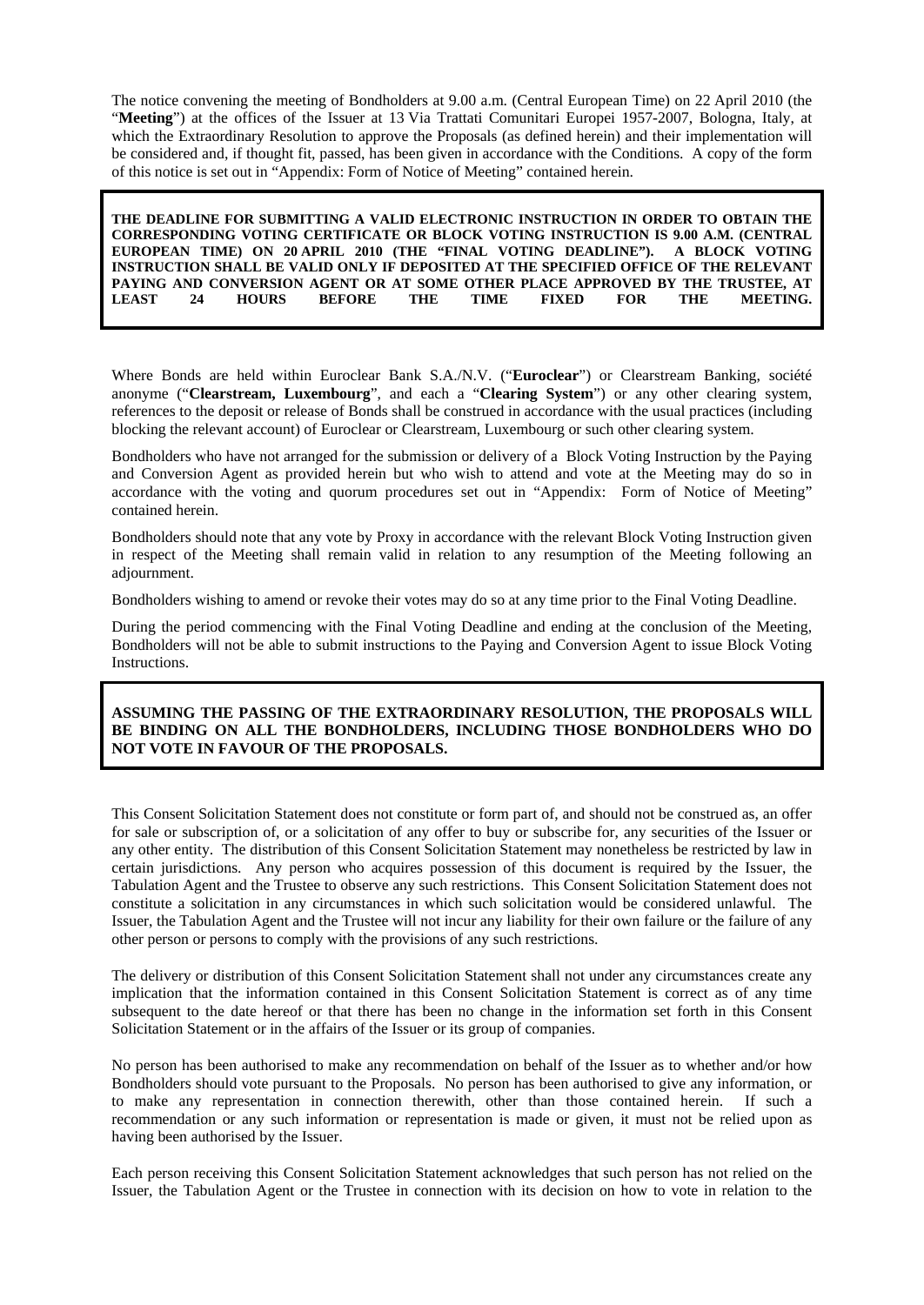Extraordinary Resolution. Each person should make an independent analysis and investigation regarding the Proposals and make its own voting decision, with particular reference to its own investment objectives and experience, and any other factors that may be relevant to it in connection with such voting decision. If any person is in any doubt about any aspect of the Proposals and/or the action it should take, it is recommended that such person consult professional advisers.

THE BONDS HAVE NOT BEEN AND WILL NOT BE REGISTERED UNDER THE SECURITIES ACT. THIS CONSENT SOLICITATION STATEMENT IS BEING SENT ONLY TO BONDHOLDERS THAT THE ISSUER BELIEVES NOT TO BE U.S. PERSONS (AS THAT TERM IS DEFINED IN RULE 902(k) OF REGULATION S UNDER THE SECURITIES ACT). BY EXERCISING ITS VOTE, EACH BONDHOLDER WILL BE DEEMED TO REPRESENT AND AGREE THAT IT IS NOT A U.S. PERSON, IS NOT LOCATED IN THE UNITED STATES OR ANY TERRITORY OR POSSESSION THEREOF AND DID NOT RECEIVE THIS CONSENT SOLICITATION STATEMENT AT ANY PHYSICAL OR ELECTRONIC MAIL ADDRESS WITHIN THE UNITED STATES OR ANY TERRITORY OR POSSESSION THEREOF.

**The Issuer may, to the extent permitted by applicable law, have or hold a position in the Bonds and make, or continue to make, a market in, or act as principal in any transactions in, or relating to, or otherwise act in relation to, the Bonds.** 

**None of the Issuer, the Tabulation Agent or the Trustee makes any form of recommendation with respect to, and has not expressed and does not express, any opinion regarding the Proposals.** 

**In accordance with normal practice, neither the Trustee nor the Tabulation Agent expresses any opinion as to the merits of the Extraordinary Resolution. Neither the Trustee nor the Tabulation Agent has been involved in formulating the Extraordinary Resolution or makes any representation that all relevant information has been disclosed to Bondholders in, or pursuant to, this Consent Solicitation Statement and/or the Notice of Meeting set out in the Appendix attached hereto. Accordingly, each of the Trustee and the Tabulation Agent recommends that any Bondholders who are unsure of the consequences of the Extraordinary Resolution should seek their own independent financial and legal advice.** 

**All references in this Consent Solicitation Statement to "EUR" refer to the euro, the currency introduced at the commencement of the third stage of European economic and monetary union as of 1 January 1999 pursuant to the treaty establishing the European Communities as amended by the Treaty of European Union.**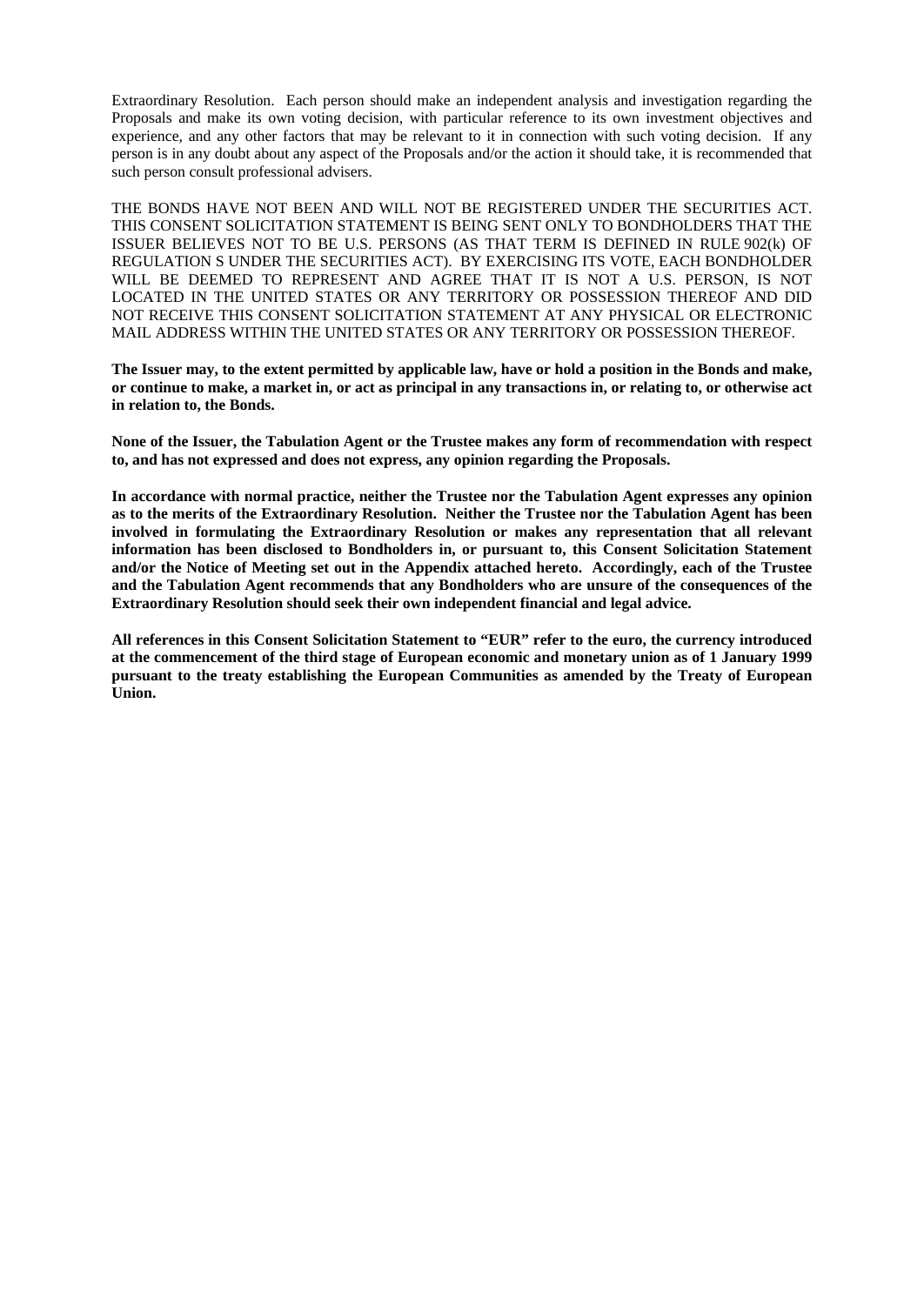# **CONTENTS**

|    | SUMMARY, BACKGROUND INFORMATION AND REASONS FOR THE |  |
|----|-----------------------------------------------------|--|
|    |                                                     |  |
|    |                                                     |  |
|    |                                                     |  |
| 1. |                                                     |  |
| 2. |                                                     |  |
| 3. |                                                     |  |
| 4. |                                                     |  |
|    |                                                     |  |
|    |                                                     |  |
|    |                                                     |  |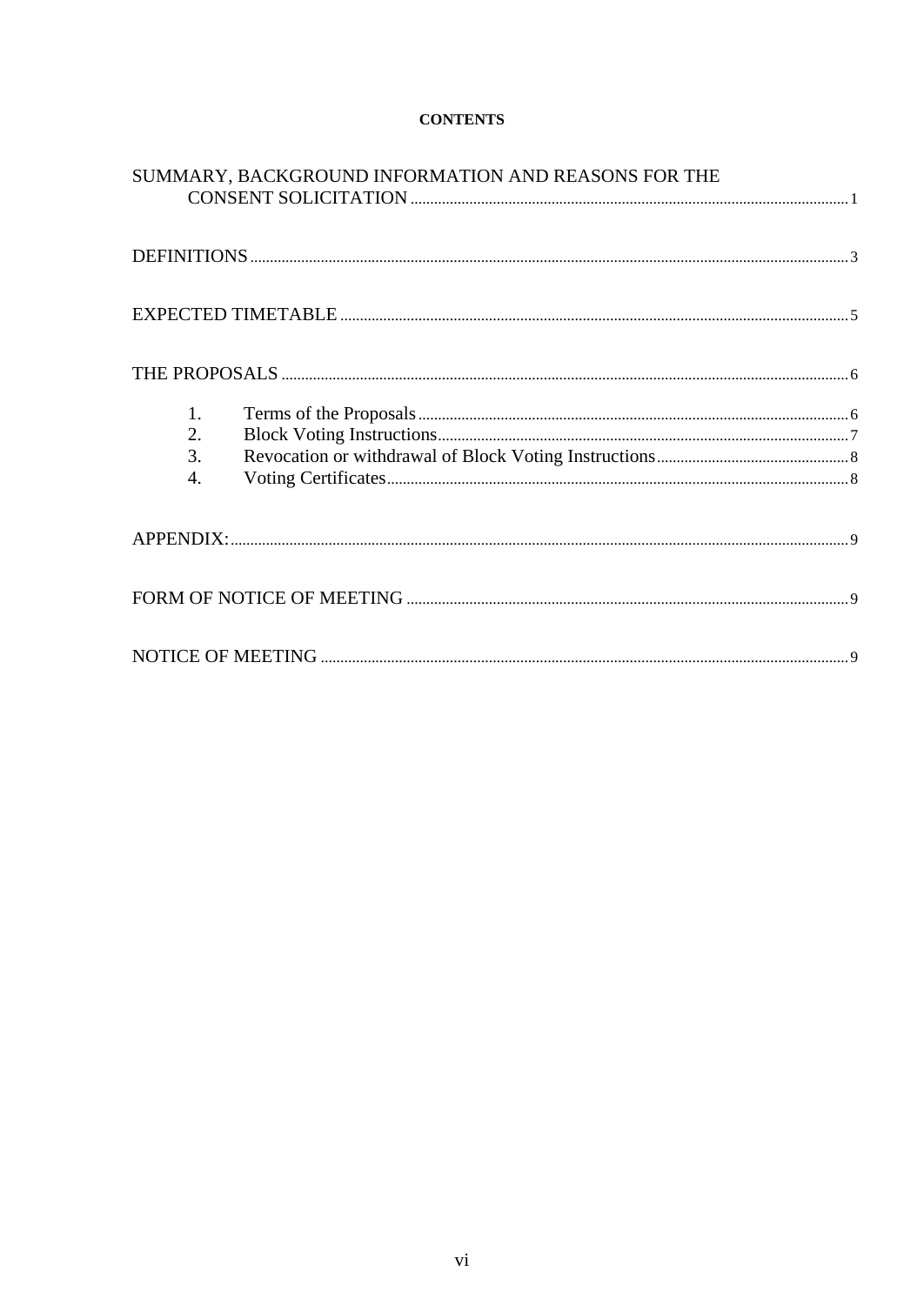# **SUMMARY, BACKGROUND INFORMATION AND REASONS FOR THE CONSENT SOLICITATION**

# **Summary**

| <b>The Bonds</b>                                                                      | Immobiliare Grande Distribuzione Società di Investimento<br>Immobiliare Quotata S.p.A. (the "Issuer") EUR 230,000,000<br>2.5 per cent. Convertible Bonds due 2012, fully placed.                                                                                                                                                                                                                                                                                 |  |
|---------------------------------------------------------------------------------------|------------------------------------------------------------------------------------------------------------------------------------------------------------------------------------------------------------------------------------------------------------------------------------------------------------------------------------------------------------------------------------------------------------------------------------------------------------------|--|
| The purpose of the consent solicitation<br>and the proposed amendments and<br>waivers | This Consent Solicitation Statement seeks to obtain the consent of<br>Bondholders to the Proposals, which are to modify the Trust Deed<br>and the Conditions of the Bonds in order to, with effect from<br>28 June 2010:                                                                                                                                                                                                                                         |  |
|                                                                                       | extend the final maturity date of the Bonds from 28 June<br>(i)<br>2012 to 28 December 2013;                                                                                                                                                                                                                                                                                                                                                                     |  |
|                                                                                       | increase the interest currently borne on the Bonds at 2.50 per<br>(i)<br>cent. per annum to 3.50 per cent. per annum;                                                                                                                                                                                                                                                                                                                                            |  |
|                                                                                       | (iii) amend the payment of interest to be made in arrear from<br>annually on 28 June to semi-annually on 28 June and<br>28 December; and                                                                                                                                                                                                                                                                                                                         |  |
|                                                                                       | (iv) reduce the initial Conversion Price (as defined in the<br>Conditions) from EUR 4.93 per Ordinary Share (as defined<br>in the Conditions) to EUR 2.75 per Ordinary Share                                                                                                                                                                                                                                                                                     |  |
|                                                                                       | (together, the "Proposals").                                                                                                                                                                                                                                                                                                                                                                                                                                     |  |
| <b>The Final Voting Deadline</b>                                                      | The latest time and date for obtaining a Voting Certificate and for<br>requesting the issuance or revocation of a Block Voting Instruction<br>is 9.00 a.m. (Central European Time) on 20 April 2010.                                                                                                                                                                                                                                                             |  |
| How to vote                                                                           | Voting can take place at the Meeting by a show of hands or poll, as<br>set out under the Trust Deed. In order to cast a vote, a Bondholder<br>must attend the Meeting and produce a Voting Certificate or<br>require the Paying and Conversion Agent to issue a Block Voting<br>Instruction appointing a Proxy to vote at the Meeting.                                                                                                                           |  |
| <b>Revocation of Block Voting Instructions</b>                                        | Block Voting Instructions that are properly completed issued,<br>delivered and deposited may be validly revoked at any time prior<br>to the Final Voting Deadline.                                                                                                                                                                                                                                                                                               |  |
| <b>Binding effect of Extraordinary</b><br><b>Resolution</b>                           | If the Extraordinary Resolution is voted for by the requisite<br>majority, it shall be binding on all Bondholders, irrespective of<br>whether or not they voted or voted in favour thereof. However, the<br>Proposals will not be implemented unless resolutions approving<br>them are also approved by the competent majorities of the Issuer's<br>shareholders in a meeting called for the same date as the Meeting<br>or at any relevant adjournment thereof. |  |
| <b>Tabulation Agent</b>                                                               | The Issuer has appointed The Bank of New York Mellon to act as<br>Tabulation Agent in connection with the consent solicitation<br>process set out in this Consent Solicitation Statement.                                                                                                                                                                                                                                                                        |  |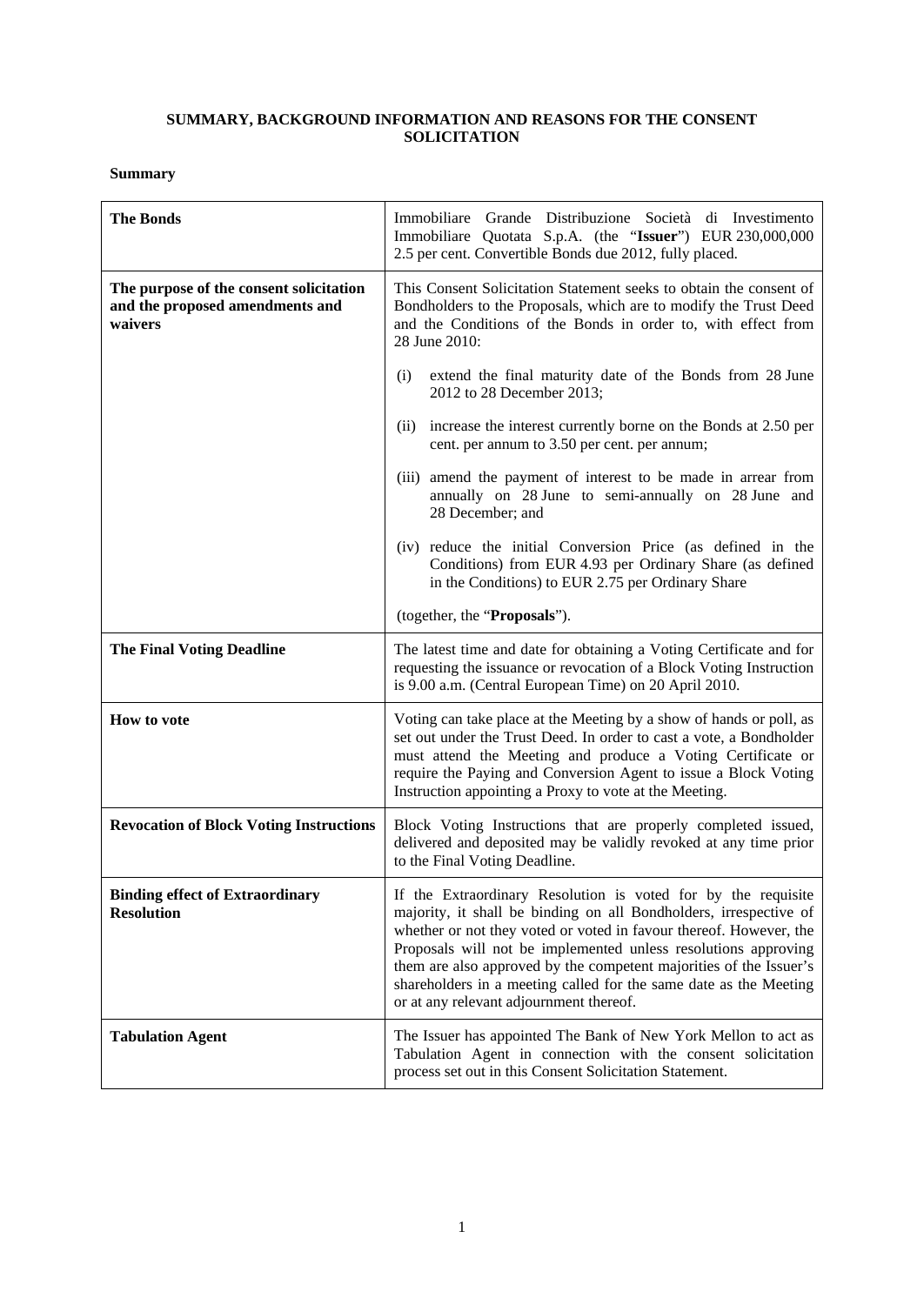#### **Purpose of Meeting**

The Issuer is soliciting consents of the Bondholders to the proposed amendments of Conditions of the Bonds (the "**Amendments**"). The proposed Amendments would, with effect from 28 June 2010: (i) extend the final maturity date of the Bonds from 28 June 2012 to 28 December 2013; (ii) increase the interest currently borne on the Bonds at 2.50 per cent. per annum to 3.50 per cent. per annum; (iii) amend the payment of interest to be made in arrear from annually on 28 June to semi-annually on 28 June and 28 December; and (iv) reduce the initial Conversion Price (as defined in the Conditions) from EUR 4.93 per Ordinary Share (as defined in the Conditions) to EUR 2.75 per Ordinary Share.

In accordance with normal practice, neither the Tabulation Agent nor the Trustee expresses any opinion as to the merits of the Extraordinary Resolution. Neither the Trustee nor the Tabulation Agent has been involved in formulating the Extraordinary Resolution nor does either of them make any representation that all relevant information has been disclosed to Bondholders in, or pursuant to, this Consent Solicitation Statement and/or the Notice of Meeting. Accordingly, each of the Trustee and the Tabulation Agent recommends that any Bondholders who are unsure of the consequences of the Extraordinary Resolution should seek their own independent financial and legal advice.

### **Background to the Proposals**

The Directors of the Issuer are of the view that implementation of the Proposals would be in line with an efficient strategy to allow the Issuer and its subsidiaries (together, the "**IGD Group**") to maintain an appropriate and suitable balance among the several funding sources of the IGD Group. More specifically, the Proposals, if approved, shall:

- (a) bring the term of the Bonds in line with the term of the industrial plan (*Piano Industriale*) of the IGD Group for the period 2009 to 2013, with a 18 month extension of the term of the Bonds compared to the original final maturity date, so as to maintain the financial resources afforded by the Bonds within the IGD Group until the end of 2013;
- (b) control and contain the cost of funding of the IGD Group for an additional 18 months, in the current situation of a highly uncertain financial market particularly in terms of credit spread (basically falling during the last year) and interest rates. The entire transaction outlined in the Proposals allows the Company to benefit from more favourable conditions than a potential new bond issuance, specifically from a cost of financing perspective, taking into account the current limited receptivity of the fixed income market in relation to financial instruments issued by non-rated issuers;
- (c) update the other terms of the Bonds and, in particular, the initial Conversion Price (as defined in the Conditions), therefore limiting the cash outlay upon final maturity date of the Bonds to the extent that the conversion rights are exercised by the Bondholders in order to convert the Bonds into Ordinary Shares of the Company whilst, at the same time, seeking to ensure that the proposed amendments in the aggregate do not materially modify the price of the Bonds compared to prevailing prices in the secondary market.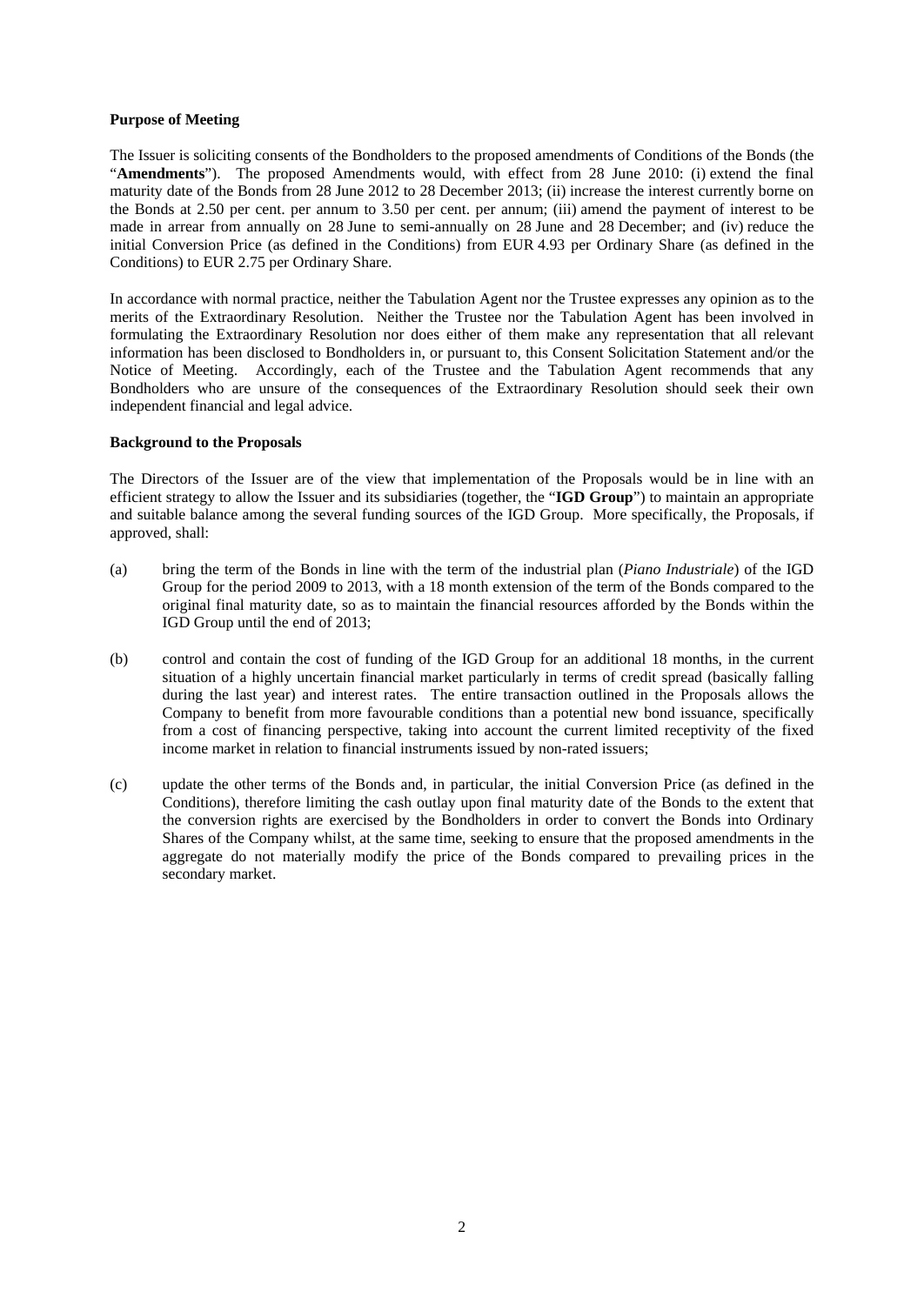# **DEFINITIONS**

In this Consent Solicitation Statement, the following terms shall have the following meanings:

Capitalised terms used but not defined in this Consent Solicitation Statement shall, unless the context otherwise requires, have the meanings set out in the Trust Deed and/or the Conditions (as defined below).

| <b>Block Voting Instruction</b> | The document in the English language issued by a Paying and<br>Conversion Agent:                                                                                                                                                                                                                                                                                                                                                      |  |
|---------------------------------|---------------------------------------------------------------------------------------------------------------------------------------------------------------------------------------------------------------------------------------------------------------------------------------------------------------------------------------------------------------------------------------------------------------------------------------|--|
|                                 | certifying that certain specified Bonds (each a "Deposited Bond")<br>(a)<br>have been deposited with such Paying and Conversion Agent (or to<br>its order at a bank or other depositary) or blocked in an account<br>with a clearing system and will not be released until the earlier of:                                                                                                                                            |  |
|                                 | (i) the conclusion of the Meeting; and                                                                                                                                                                                                                                                                                                                                                                                                |  |
|                                 | (ii) the surrender to such Paying and Conversion Agent not less<br>than 48 hours before the time fixed for the Meeting (or, if the<br>Meeting has been adjourned, the time fixed for its resumption),<br>of the receipt for the deposited or blocked Bonds and<br>notification thereof by such Paying and Conversion Agent to<br>the Issuer, the Trustee and the Bondholders' Representative (if<br>any); and                         |  |
|                                 | (b)<br>certifying that the depositor of each Deposited Bond or a duly<br>authorised person on its behalf has instructed the relevant Paying<br>and Conversion Agent that the votes attributable to such Deposited<br>Bond are to be cast in a particular way on the Extraordinary<br>Resolution and that, during the period of 48 hours before the time<br>fixed for the Meeting, such instructions may not be amended or<br>revoked; |  |
|                                 | (c)<br>listing the total number and (if in definitive form) the certificate<br>numbers of the Deposited Bonds distinguishing between those in<br>respect of which instructions have been given to vote for, or<br>against, the Extraordinary Resolution; and                                                                                                                                                                          |  |
|                                 | (d)<br>authorizing a named individual or individuals to vote in respect of<br>the Deposited Bonds in accordance with such instructions.                                                                                                                                                                                                                                                                                               |  |
| <b>Bonds</b>                    | The EUR 230,000,000 2.50 per cent. Convertible Bonds due 2012.                                                                                                                                                                                                                                                                                                                                                                        |  |
| <b>Business Day</b>             | A day other than a Saturday, Sunday or other day on which banking<br>institutions in Milan, Italy, London, England or Luxembourg or a place of<br>payment are authorised or required by law to close.                                                                                                                                                                                                                                 |  |
| <b>Clearing Systems</b>         | Euroclear Bank S.A./N.V. ("Euroclear") and/or Clearstream Banking,<br>société anonyme ("Clearstream, Luxembourg"), where the context<br>permits, each a "Clearing System".                                                                                                                                                                                                                                                            |  |
| <b>Conditions</b>               | The terms and conditions of the Bonds.                                                                                                                                                                                                                                                                                                                                                                                                |  |
| <b>Extraordinary Resolution</b> | The Extraordinary Resolution to approve the Proposals to be proposed<br>and considered at the Meeting, as set out in the "Appendix: Form of<br>Notice of Meeting".                                                                                                                                                                                                                                                                    |  |
| <b>Final Voting Deadline</b>    | 9.00 a.m. (Central European Time) on 20 April 2010.                                                                                                                                                                                                                                                                                                                                                                                   |  |
| <b>Meeting</b>                  | The meeting of Bondholders to be held at the offices of the Issuer at<br>13 Via Trattati Comunitari Europei 1957-2007, Bologna, Italy, at 9.00<br>a.m. (Central European Time) on 22 April 2010 and any other                                                                                                                                                                                                                         |  |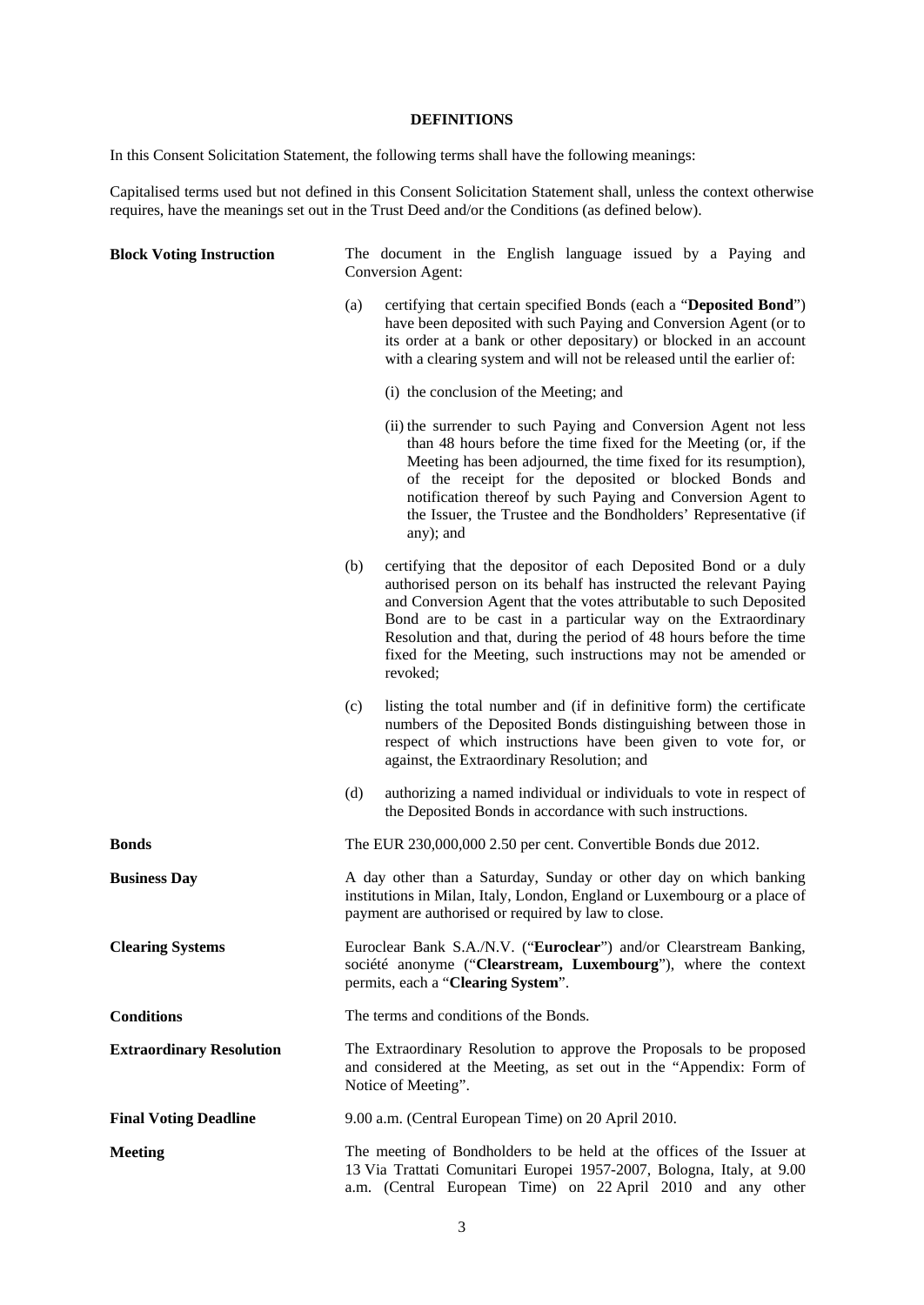|                                                  | adjournment thereof to consider and vote on the Extraordinary Resolution<br>in respect of the Proposals.<br>See "Appendix: Form of Notice of<br>Meeting".                                                                                                                     |  |
|--------------------------------------------------|-------------------------------------------------------------------------------------------------------------------------------------------------------------------------------------------------------------------------------------------------------------------------------|--|
| <b>Paying and Conversion Agency</b><br>Agreement | The paying and conversion agency agreement dated 28 June 2007<br>between the Issuer, The Bank of New York, (Luxembourg) S.A., as<br>Paying and Conversion Agent, The Bank of New York, London Branch<br>as Principal Paying and Conversion Agent, and the Trustee.            |  |
| <b>Shareholders</b>                              | Holders of Shares.                                                                                                                                                                                                                                                            |  |
| <b>Shares</b>                                    | Ordinary shares of EUR 1.00 each in the capital of the Issuer.                                                                                                                                                                                                                |  |
| <b>Specified Office</b>                          | The Bank of New York Mellon, One Canada Square, London E14 5AL,<br>United Kingdom.                                                                                                                                                                                            |  |
| <b>Trustee</b>                                   | BNY Corporate Trustee Services Limited as trustee for the Bondholders.                                                                                                                                                                                                        |  |
| <b>Trust Deed</b>                                | The trust deed dated 28 June 2007 between the Issuer and the Trustee.                                                                                                                                                                                                         |  |
| <b>Voting Certificate</b>                        | The certificate in the English language issued by a Paying and<br>Conversion Agent and dated in which it is stated:                                                                                                                                                           |  |
|                                                  | that certain specified Bonds (the "Deposited Bonds") have been<br>(a)<br>deposited with such Paying and Conversion Agent (or to its order<br>at a bank or other depositary) or blocked in an account with a<br>clearing system and will not be released until the earlier of: |  |
|                                                  | (i) the conclusion of the Meeting, and                                                                                                                                                                                                                                        |  |
|                                                  | (ii) the surrender of such certificate to such Paying and Conversion<br>Agent; and                                                                                                                                                                                            |  |
|                                                  | that the bearer of such certificate is entitled to attend and vote at<br>(b)<br>the Meeting in respect of the Deposited Bonds.                                                                                                                                                |  |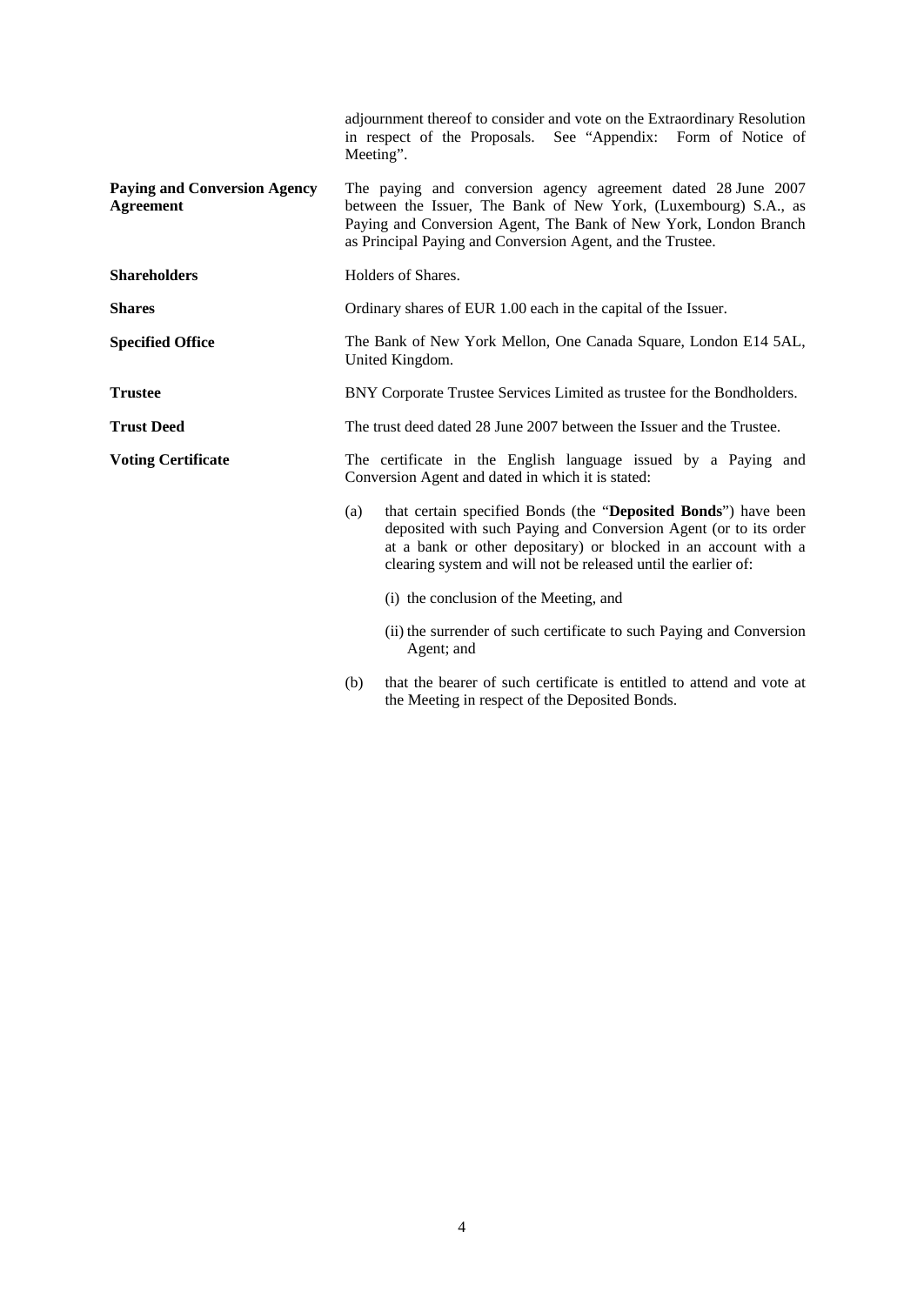#### **EXPECTED TIMETABLE**

| Event                                                                                                                                                                                                   | Date                                                  |  |  |  |
|---------------------------------------------------------------------------------------------------------------------------------------------------------------------------------------------------------|-------------------------------------------------------|--|--|--|
| Announcement of Proposals and Notice of Meeting to be given<br>to Bondholders through (i) the Issuer's website, (ii) the<br>Luxembourg Stock Exchange website, and (iii) the Clearing<br><b>Systems</b> | 31 March 2010                                         |  |  |  |
| Latest time and date for obtaining a Voting Certificate and for<br>the issuance or revocation of an Block Voting Instruction                                                                            | 9.00 a.m. (Central European Time) on<br>20 April 2010 |  |  |  |
| Time and date of the Meeting <sup>1</sup>                                                                                                                                                               | 9.00 a.m. (Central European Time) on<br>22 April 2010 |  |  |  |
| Notice of Result of Meeting to be given to Bondholders through<br>(i) the Issuer's website, (ii) the Luxembourg Stock Exchange<br>website, and (iii) the Clearing Systems                               | Within 14 days of the conclusion of the<br>Meeting    |  |  |  |
| If the Extraordinary Resolution is passed at the Meeting:                                                                                                                                               |                                                       |  |  |  |

Execution of a supplemental Trust Deed in respect of the Bonds As soon as practicable after the passing of the Extraordinary Resolution and to take effect from 28 June 2010

**Bondholders should note any earlier deadlines which may be imposed by the Clearing Systems and/or any intermediaries which may affect the timing of the submission of any instruction to the Paying and Conversion Agent to issue the Block Voting Instruction.** 

**The Bonds subject to a Block Voting Instruction shall be blocked in the relevant Clearing System to the order of the Paying and Conversion Agent until (i) the valid revocation of such Block Voting Instruction or (ii) the conclusion of the Meeting (including any adjourned Meeting).** 

 1

If the Meeting is adjourned, indicative dates subsequent to the original date of the Meeting will change accordingly.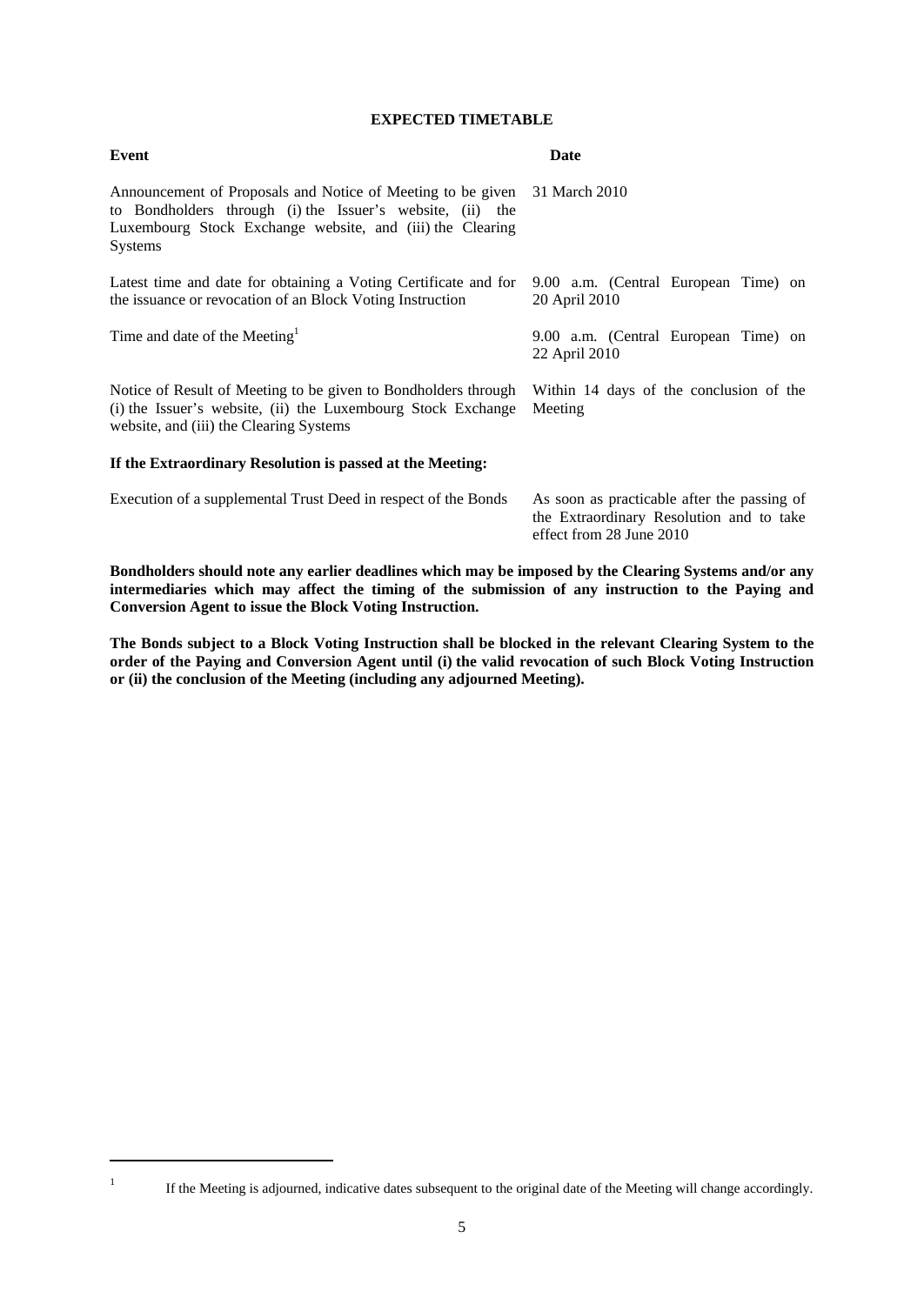#### **THE PROPOSALS**

#### 1. **Terms of the Proposals**

The Issuer is seeking approval by an Extraordinary Resolution of the Bondholders, pursuant to Schedule 3 to the Trust Deed, to amend, with effect from 28 June 2010, the Trust Deed and the Conditions as summarised below:

#### *Amendments*

Amendment of the Trust Deed and the Conditions of the Bonds as set out under the Trust Deed, so as to:

- (a) reflect, in each case with effect from 28 June 2010:
	- 1. the extension of the final maturity date of the Bonds from 28 June 2012 to 28 December 2013;
	- 2. an increase in the interest currently borne on the Bonds at 2.50 per cent. per annum to 3.50 per cent. per annum;
	- 3. that interest will be paid in arrear semi-annually on 28 June and 28 December instead of annually on 28 June; and
	- 4. a reduction of the initial Conversion Price (as defined in the Conditions) from EUR 4.93 per Ordinary Share (as defined in the Conditions) to EUR 2.75 per Ordinary Share;
- (b) delete the current recital (A) and replace it with the following new recital (A):

"The Issuer has authorised the creation and issue of EUR 230,000,000 in aggregate principal amount of 2.50 per cent. Convertible Bonds due 2012 convertible into ordinary shares, currently of EUR 1.00 par value each, in the share capital of the Issuer (the "**Shares**") to be constituted in relation to this Trust Deed. A Meeting of the Bondholders (as defined below) on or about 22 April 2010 passed an Extraordinary Resolution approving certain modifications to this Trust Deed."; and

(c) delete:

""**Bonds**" means the bearer bonds in the denomination of EUR 100,000 each comprising the EUR 230,000,000 2.50 per cent. Convertible Bonds due 2012;"

and replace it with

""**Bonds**" means the bearer bonds in the denomination of EUR 100,000 each comprising the EUR 230,000,000 3.50 per cent. Convertible Bonds due 2013;";

- (d) in Schedule 2, Part B Terms and Conditions of the Bonds:
	- 1. the following paragraph is added after the current second paragraph and before the current third paragraph:

"A Meeting of the Bondholders (as defined below) held on 22 April 2010 passed an Extraordinary Resolution approving certain modifications to the Conditions (as defined below). In particular, with effect from 28 June 2010, (i) the final maturity date of the Bonds has been extended from 28 June 2012 to 28 December 2013; (ii) the interest borne on the Bonds at 2.50 per cent. per annum has been increased to 3.50 per cent. per annum; (iii) the payment of interest to be made in arrear has been amended from annually on 28 June to semi-annually on 28 June and 28 December; and (iv) the initial Conversion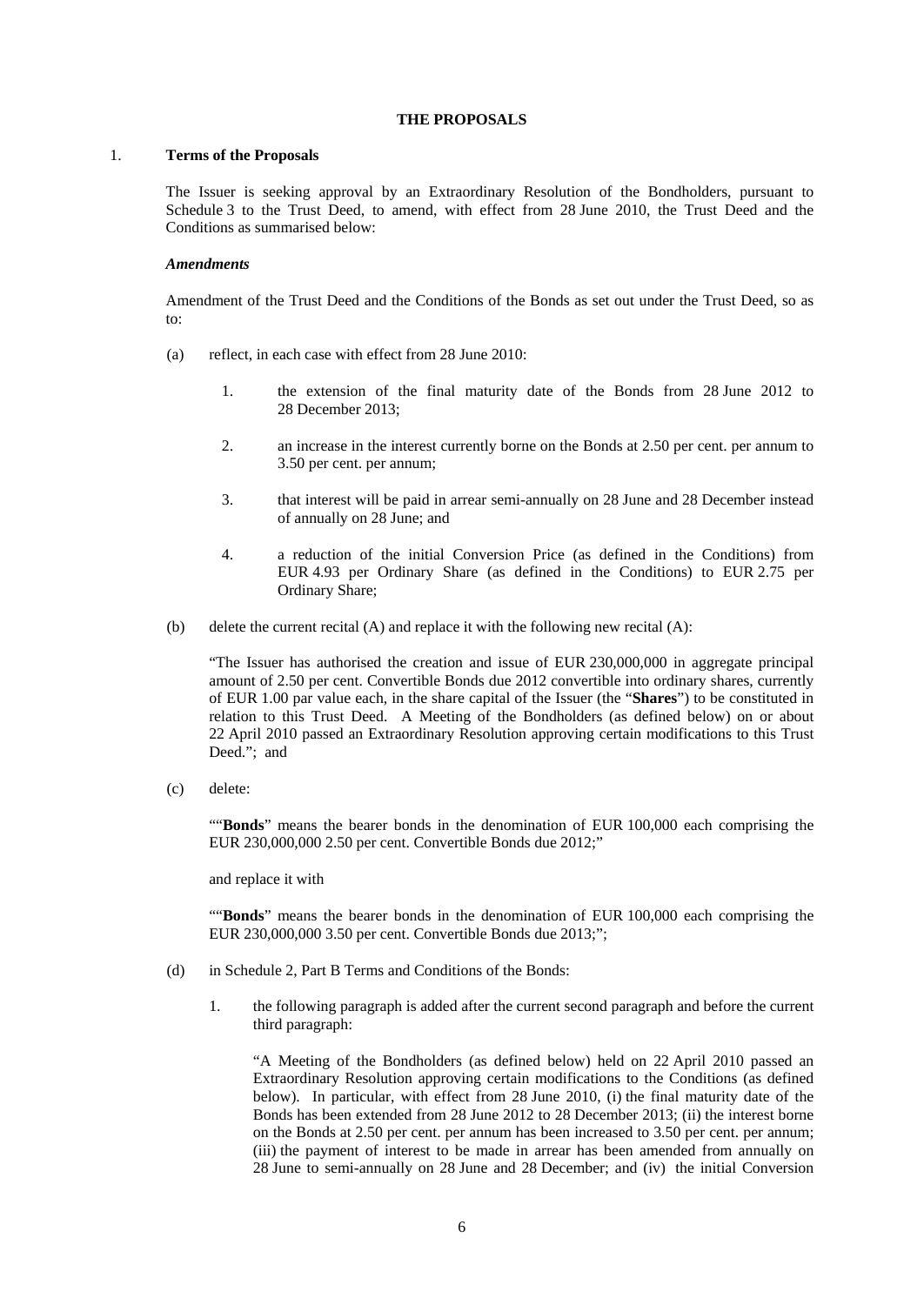Price (as defined in the Conditions) has been reduced from EUR 4.93 per Ordinary Share (as defined in the Conditions) to EUR 2.75 per Ordinary Share";

2. the current definition of "Final Maturity Date" is deleted and replaced with the following new definition:

""**Final Maturity Date**" means 28 December 2013.";

3. the current Condition 5(a) *Interest Rate* is deleted and replaced with the following:

"The Bonds bear interest (i) from and including the Closing Date at the rate of 2.5 per cent. per annum calculated by reference to the principal amount thereof and payable annually in arrear on 28 June in each year commencing on 28 June 2008, and (ii) from and including 28 June 2010 at the rate of 3.5 per cent. per annum calculated by reference to the principal amount thereof and payable semi—annually in arrear on 28 June and 28 December in each year (the date on which interest is so payable being in each case an "**Interest Payment Date**").";

4. the current Condition 5(d) *Coupon Amount* is deleted and replaced with the following:

"The amount of interest payable on each Interest Payment Date shall be EUR 1,750 in respect of each Bond. If interest is required to be paid in respect of a Bond on any other date, it shall be calculated, in respect of such period, on the basis of the actual number of days in the relevant period, from (and including) the first day in such period to (but excluding) the last day in such period, divided by the number of days in the Regular Period in which the relevant period falls. For this purpose "**Regular Period**" means each period from (and including) the Closing Date or any Interest Payment Date to (but excluding) the next Interest Payment Date.";

5. the current Condition 6(a) *Conversion Period and Conversion Price*, paragraph 3, is deleted and replaced with the following:

"The initial Conversion Price is EUR 2.75 per Ordinary Share. The Conversion Price is subject to adjustment in the circumstances described in Condition 6(b)."; and

6. in the current Condition 6(b) *Adjustment of Conversion Price*, sub-paragraph (iii) *Capital Distribution*, the table within the definition "Capital Distribution" is amended with the addition of a new final row containing the following: "31 December 2013 …………. 0.095".

The Issuer is seeking consent from Bondholders for each of the amendments described above (together, the "**Amendments**").

### *Amendments proposed as single resolution*

The Amendments outlined above will be proposed to the Bondholders as a single Extraordinary Resolution. Voting in favour of the Extraordinary Resolution accordingly entails voting in favour of all the Amendments. It will not be possible for Bondholders to vote in favour of one proposal comprised in the Proposals but not the others.

**Assuming the passing of the Extraordinary Resolution, the Proposals will be binding on all the Bondholders, including those Bondholders who have voted against the Proposals or who have not voted. However, the Proposals will not be implemented unless resolutions approving them are also approved by the competent majorities of the Issuer's shareholders in a meeting called for the same date as the Meeting or at any relevant adjournment thereof.** 

#### 2. **Block Voting Instructions**

The holder of a Bond may require any Paying and Conversion Agent to issue a Block Voting Instruction by depositing such Bond with such Paying and Conversion Agent or arranging for such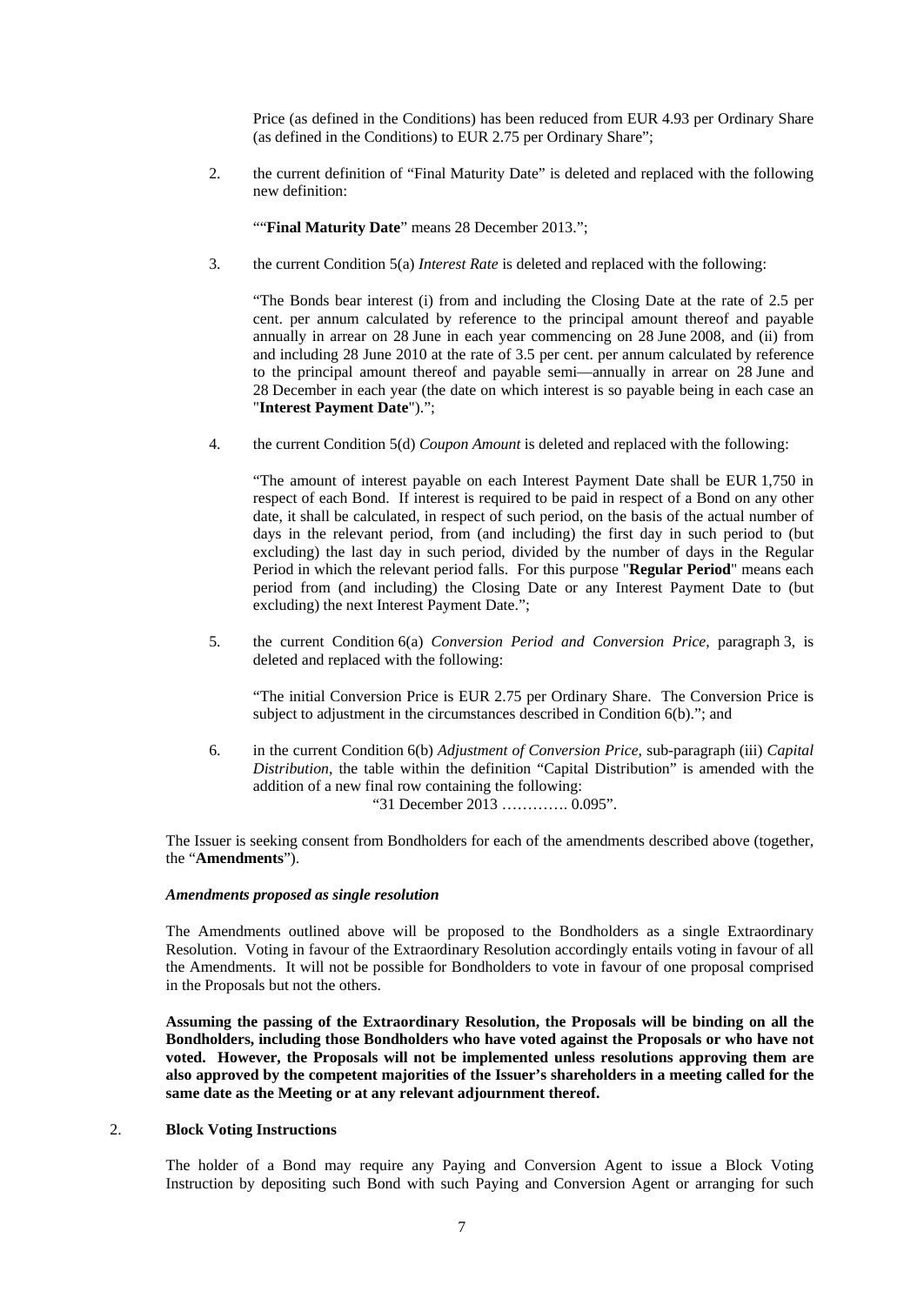Bond to be (to its satisfaction) held to its order or under its control or blocked in an account with a clearing system not later than 48 hours before the time fixed for the relevant Meeting. A Block Voting Instruction shall be valid until the release of the deposited Bonds to which it relates. So long as a Block Voting Instruction is valid, any Proxy named therein shall be deemed to be the holder of the Bonds to which it relates for all purposes in connection with the Meeting.

Those Bondholders who submit instructions to the Paying and Conversion Agent in relation to issuing Block Voting Instructions will not be able to revoke or amend such instructions at any time after the Final Voting Deadline.

Any vote by a Proxy (as defined in the Trust Deed) in accordance with the Block Voting Instruction shall be valid even if such Block Voting Instruction or any instruction pursuant to which it was given has been amended or revoked, provided that neither the Issuer, the Trustee, the Bondholders' Representative nor the Chairman has been notified in writing of such amendment or revocation by the Final Voting Deadline. During the period commencing with the Final Voting Deadline and ending at the conclusion of the original Meeting, Bondholders will not be able to submit instructions to the Paying and Conversion Agent in relation to issuing Block Voting Instructions.

Unless revoked, any appointment of a Proxy under a Block Voting Instruction in relation to the Meeting shall remain in force in relation to any resumption of the Meeting following an adjournment.

Block Voting Instructions shall be valid in respect of the original Meeting only if issued and deposited at the Specified Office of the relevant Paying and Conversion Agent or at some other place approved by the Trustee, at the latest by 9.00 a.m. on 21 April 2010.

By exercising its vote, each Bondholder will be deemed to represent and agree that it is not a U.S. Person, is not located in the United States or any territory or possession thereof and did not receive this Consent Solicitation Statement at any physical or electronic mail address within United States or any territory or possession thereof.

#### 3. **Revocation or withdrawal of Block Voting Instructions**

Bondholders may revoke such Block Voting Instructions in respect of the original Meeting at any time prior to the Final Voting Deadline. Any notice of revocation received after such time will not be effective.

Where the Bonds are held within the Clearing Systems, to be effective, a notice of revocation must be in a format customarily used by the Clearing Systems. Bondholders wishing to amend or revoke their Block Voting Instructions in respect of the original Meeting may do so at any time prior to the Final Voting Deadline.

## 4. **Voting Certificates**

The holder of a Bond may obtain a Voting Certificate from any Paying and Conversion Agent by depositing such Bond with such Paying and Conversion Agent or arranging for such Bond to be (to its satisfaction) held to its order or under its control or blocked in an account with a clearing system not later than 48 hours before the time fixed for the relevant Meeting. A Voting Certificate shall be valid until the release of the deposited Bonds to which it relates. So long as a Voting Certificate is valid, the bearer thereof shall be deemed to be the holder of the Bonds to which it relates for all purposes in connection with the Meeting. A Voting Certificate and a Block Voting Instruction cannot be outstanding simultaneously in respect of the same Bond.

**Bondholders having questions regarding this Consent Solicitation Statement may contact the Issuer by telephone at +39 051 509111 or by e-mail to Mr. Andrea Bonvicini, Head of Finance and Treasury: andrea.bonvicini@gruppoigd.it. Questions or requests for assistance in connection with the delivery or revocation of voting instructions or voting at the relevant Meeting may be directed to The Bank of New York Mellon (the "Tabulation Agent") at One Canada Square, London, E14 5AL, United Kingdom, by telephone at: +44 (0)20 7964 4958 or by e-mail to: eventsadmin@bnymellon.com.**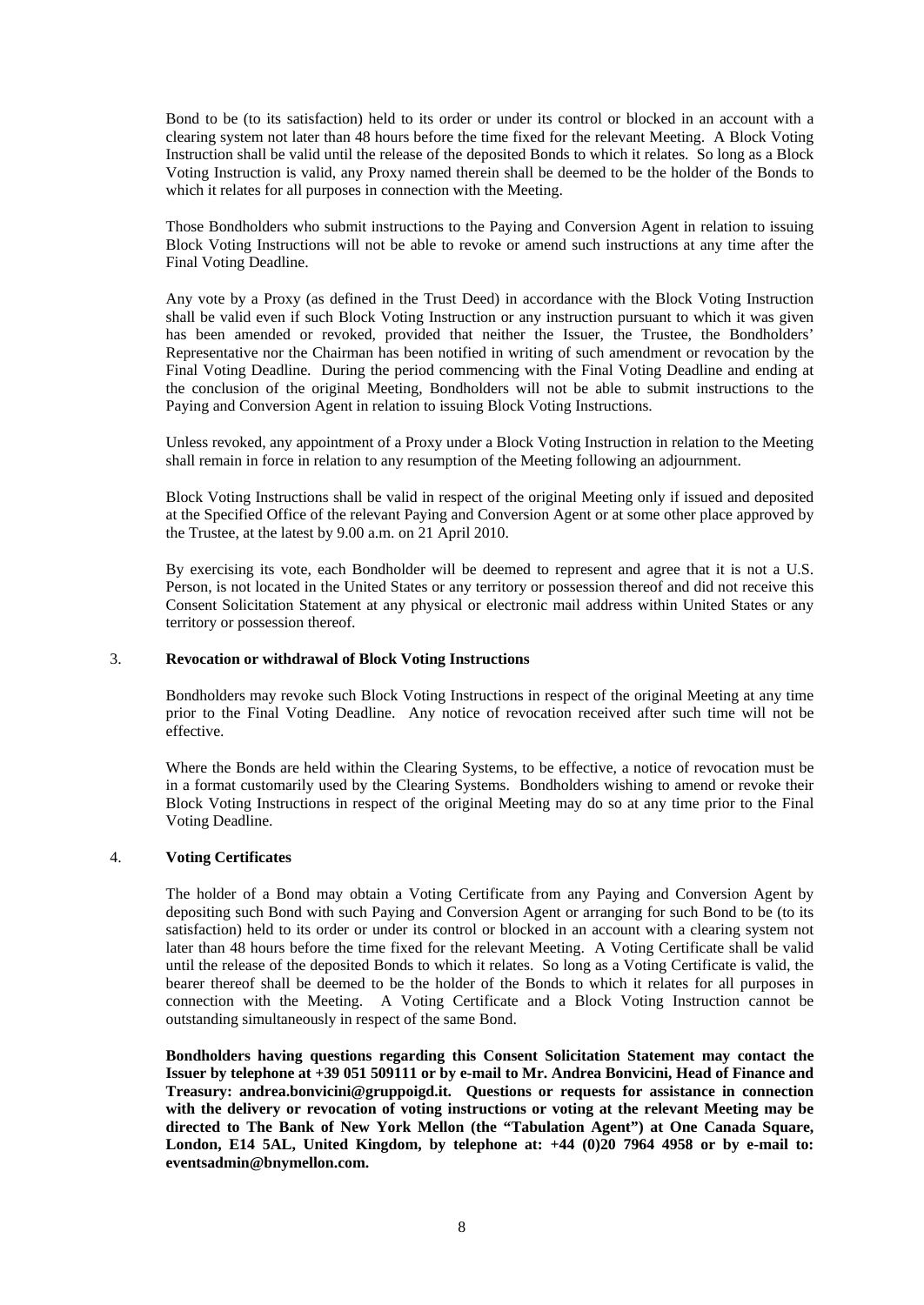#### **APPENDIX:**

#### **FORM OF NOTICE OF MEETING**



**Immobiliare Grande Distribuzione Società di Investimento Immobiliare Quotata S.p.A. REGISTERED OFFICE IN RAVENNA, VIA AGRO PONTINO N.13 SHARE CAPITAL EURO 309,249,261 FULLY SUBSCRIBED AND ISSUED REGISTERED WITH THE RAVENNA BUSINESS REGISTRY UNDER NUMBER CF 00397420399 SUBJECT TO DIRECTION AND COORDINATION BY COOP ADRIATICA S.C. A R.L.**

#### **NOTICE OF MEETING**

**THIS NOTICE IS IMPORTANT AND REQUIRES YOUR IMMEDIATE ATTENTION. If you are in doubt about any aspect of the proposals contained herein and/or the action you should take, you should consult immediately your stockbroker, bank manager, lawyer, accountant or an appropriately authorised independent financial adviser.** 

**THE BONDS HAVE NOT BEEN AND WILL NOT BE REGISTERED UNDER THE UNITED STATES SECURITIES ACT OF 1933, AS AMENDED (THE "SECURITIES ACT"). THIS NOTICE OF MEETING IS BEING SENT ONLY TO BONDHOLDERS THAT THE ISSUER BELIEVES NOT TO BE U.S. PERSONS (AS THAT TERM IS DEFINED IN RULE 902(k) OF REGULATION S UNDER THE SECURITIES ACT). BY EXERCISING ITS VOTE, EACH BONDHOLDER WILL BE DEEMED TO REPRESENT AND AGREE THAT IT IS NOT A U.S. PERSON, IS NOT LOCATED IN THE UNITED STATES OR ANY TERRITORY OR POSSESSION THEREOF AND DID NOT RECEIVE THIS NOTICE OF MEETING AT ANY PHYSICAL OR ELECTRONIC MAIL ADDRESS WITHIN THE UNITED STATES OR ANY TERRITORY OR POSSESSION THEREOF.** 

# **IMMOBILIARE GRANDE DISTRIBUZIONE SOCIETÀ DI INVESTIMENTO IMMOBILIARE QUOTATA S.p.A.**

*(incorporated with limited liability in Italy)* 

*(the "Issuer")* 

# **NOTICE OF MEETING**

# **of the holders of the outstanding EUR 230,000,000 2.5 per cent. Convertible Bonds due 2012 ISIN XS0301344940 (the "Bonds")**

NOTICE IS HEREBY GIVEN that, pursuant to the provisions of Schedule 3 to the trust deed dated 28 June 2007 between the Issuer and the Trustee (as defined in the Extraordinary Resolution below) (the "**Trust Deed**"), a meeting of the holders of the Bonds is convened by the Issuer and will be held at the offices of the Issuer at 13 Via Trattati Comunitari Europei 1957-2007, Bologna, Italy, on 22 April 2010, at 9.00 a.m. (Central European Time) for the purpose of considering and, if thought fit, passing the following resolution which will be proposed as an Extraordinary Resolution in accordance with the provisions of the Trust Deed. Unless the context otherwise requires, capitalised terms used in this notice shall bear the meanings given to them in the consent solicitation statement dated 31 March 2010 from the Issuer addressed to, *inter alia*, the Bondholders (the "**Consent Solicitation Statement**").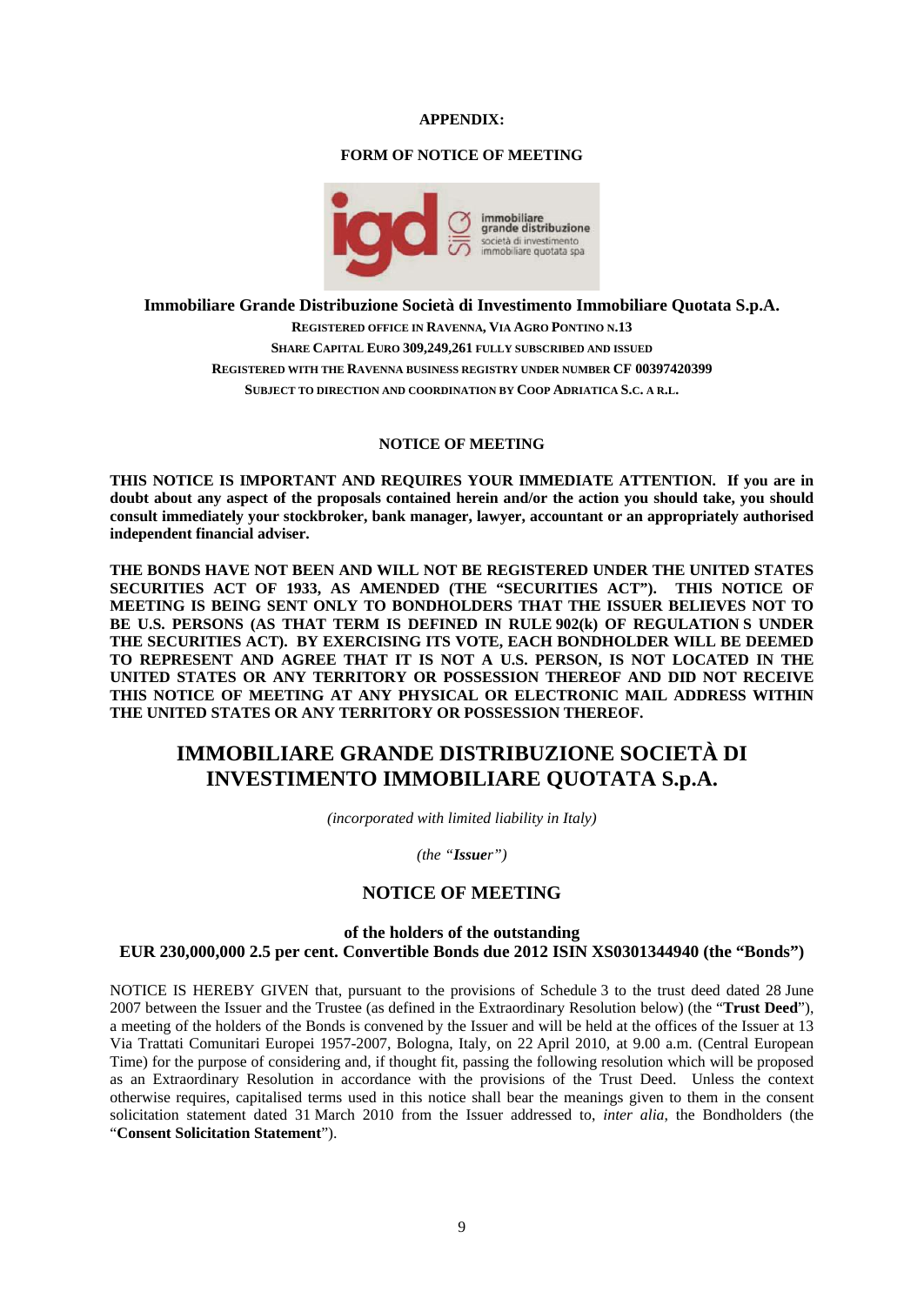#### **EXTRAORDINARY RESOLUTION**

"THAT this Meeting (the "**Meeting**") of the holders (the "**Bondholders**") of the outstanding EUR 230,000,000 2.5 per cent. Convertible Bonds due 2012 (the "**Bonds**") of Immobiliare Grande Distribuzione Società di Investimento Immobiliare Quotata S.p.A. (the "**Issuer**") constituted by a trust deed dated 28 June 2007 (the "**Trust Deed**") between the Issuer and BNY Corporate Trustee Services Limited as trustee for the Bondholders (the "**Trustee**") **HEREBY**:

- (1) assents to the modification of the Trust Deed and the terms and conditions of the Bonds as set out under the Trust Deed, so as to:
	- (a) reflect, in each case with effect from 28 June 2010:
		- 1. the extension of the final maturity date of the Bonds from 28 June 2012 to 28 December 2013;
		- 2. an increase in the interest currently borne on the Bonds at 2.50 per cent. per annum to 3.50 per cent. per annum;
		- 3. that interest will be paid in arrear semi-annually on 28 June and 28 December instead of annually on 28 June; and
		- 4. a reduction of the initial Conversion Price (as defined in the Conditions) from EUR 4.93 per Ordinary Share (as defined in the Conditions) to EUR 2.75 per Ordinary Share;
	- (b) delete the current recital (A) and replace it with the following new recital (A):

"The Issuer has authorised the creation and issue of EUR 230,000,000 in aggregate principal amount of 2.50 per cent. Convertible Bonds due 2012 convertible into ordinary shares, currently of EUR 1.00 par value each, in the share capital of the Issuer (the "**Shares**") to be constituted in relation to this Trust Deed. A Meeting of the Bondholders (as defined below) on or about 22 April 2010 passed an Extraordinary Resolution approving certain modifications to this Trust Deed."; and

(c) delete:

""**Bonds**" means the bearer bonds in the denomination of EUR 100,000 each comprising the EUR 230,000,000 2.50 per cent. Convertible Bonds due 2012;"

and replace it with

""**Bonds**" means the bearer bonds in the denomination of EUR 100,000 each comprising the EUR 230,000,000 3.50 per cent. Convertible Bonds due 2013;";

- (d) in Schedule 2, Part B Terms and Conditions of the Bonds:
	- 1. the following paragraph is added after the current second paragraph and before the current third paragraph:

"A Meeting of the Bondholders (as defined below) held on 22 April 2010 passed an Extraordinary Resolution approving certain modifications to the Conditions (as defined below). In particular, with effect from 28 June 2010, (i) the final maturity date of the Bonds has been extended from 28 June 2012 to 28 December 2013; (ii) the interest borne on the Bonds at 2.50 per cent. per annum has been increased to 3.50 per cent. per annum; (iii) the payment of interest to be made in arrear has been amended from annually on 28 June to semi-annually on 28 June and 28 December; and (iv) the initial Conversion Price (as defined in the Conditions) has been reduced from EUR 4.93 per Ordinary Share (as defined in the Conditions) to EUR 2.75 per Ordinary Share";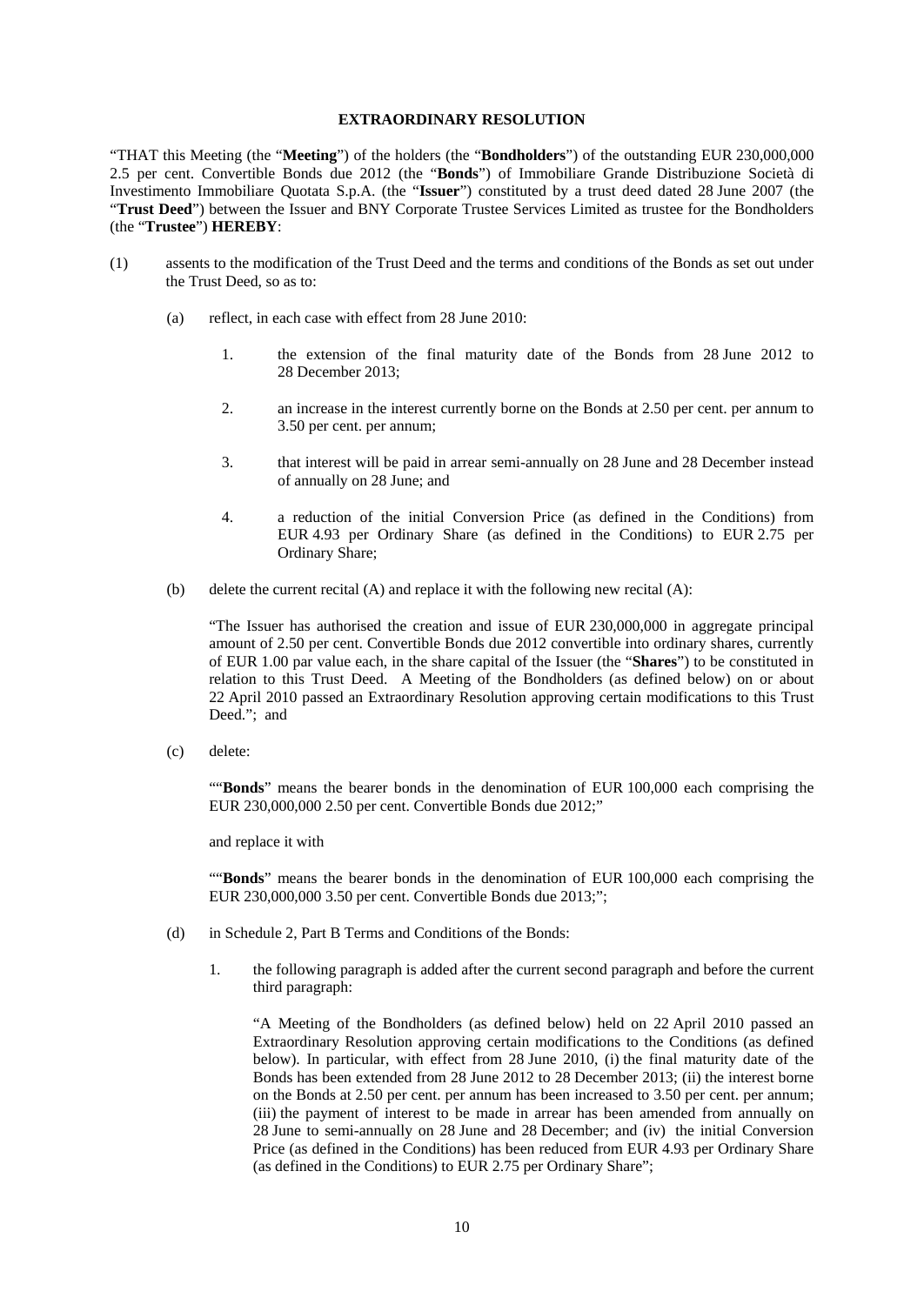2. the current definition of "Final Maturity Date" is deleted and replaced with the following new definition:

""**Final Maturity Date**" means 28 December 2013.";

3. the current Condition 5(a) *Interest Rate* is deleted and replaced with the following:

"The Bonds bear interest (i) from and including the Closing Date at the rate of 2.5 per cent. per annum calculated by reference to the principal amount thereof and payable annually in arrear on 28 June in each year commencing on 28 June 2008, and (ii) from and including 28 June 2010 at the rate of 3.5 per cent. per annum calculated by reference to the principal amount thereof and payable semi—annually in arrear on 28 June and 28 December in each year (the date on which interest is so payable being in each case an "**Interest Payment Date**").";

4. the current Condition 5(d) *Coupon Amount* is deleted and replaced with the following:

"The amount of interest payable on each Interest Payment Date shall be EUR 1,750 in respect of each Bond. If interest is required to be paid in respect of a Bond on any other date, it shall be calculated, in respect of such period, on the basis of the actual number of days in the relevant period, from (and including) the first day in such period to (but excluding) the last day in such period, divided by the number of days in the Regular Period in which the relevant period falls. For this purpose "**Regular Period**" means each period from (and including) the Closing Date or any Interest Payment Date to (but excluding) the next Interest Payment Date.";

5. the current Condition 6(a) *Conversion Period and Conversion Price*, paragraph 3, is deleted and replaced with the following:

"The initial Conversion Price is EUR 2.75 per Ordinary Share. The Conversion Price is subject to adjustment in the circumstances described in Condition 6(b)."; and

- 6. in the current Condition 6(b) *Adjustment of Conversion Price*, sub-paragraph (iii) *Capital Distribution*, the table within the definition "Capital Distribution" is amended with the addition of a new final row containing the following: "31 December 2013 …………. 0.095";
- (2) authorises, directs, requests and empowers the Trustee to concur in and execute one or more deeds supplemental to the Trust Deed (with such modifications (if any) thereto as the Trustee shall request or approve), including, without limitation, a supplemental or amended and restated Trust Deed substantially in the form available for display as listed below (the "**Supplemental Trust Deed**") in order to effect the modifications set out in paragraph (1) above and in order to give effect to the Proposals and to concur in and to execute and do, all such other deeds, instruments, acts and things and to take steps as may be necessary or desirable to carry out and give effect to the Proposals and to this Extraordinary Resolution;
- (3) sanctions and assents to every abrogation, amendment, modification, compromise or arrangement in respect of the rights of the Bondholders against the Issuer or against any of their property whether such rights shall arise under the Trust Deed or otherwise in or resulting from the amendments, modifications and waivers referred to in paragraph (1) above and the implementation of the Proposals and this Extraordinary Resolution;
- (4) discharges and exonerates the Trustee and the Issuer from all liability to the Bondholders in connection with the Proposals, this Extraordinary Resolution and their implementation; and
- (5) acknowledges that capitalised terms used in this Extraordinary Resolution have the same meanings as those defined in the Consent Solicitation Statement."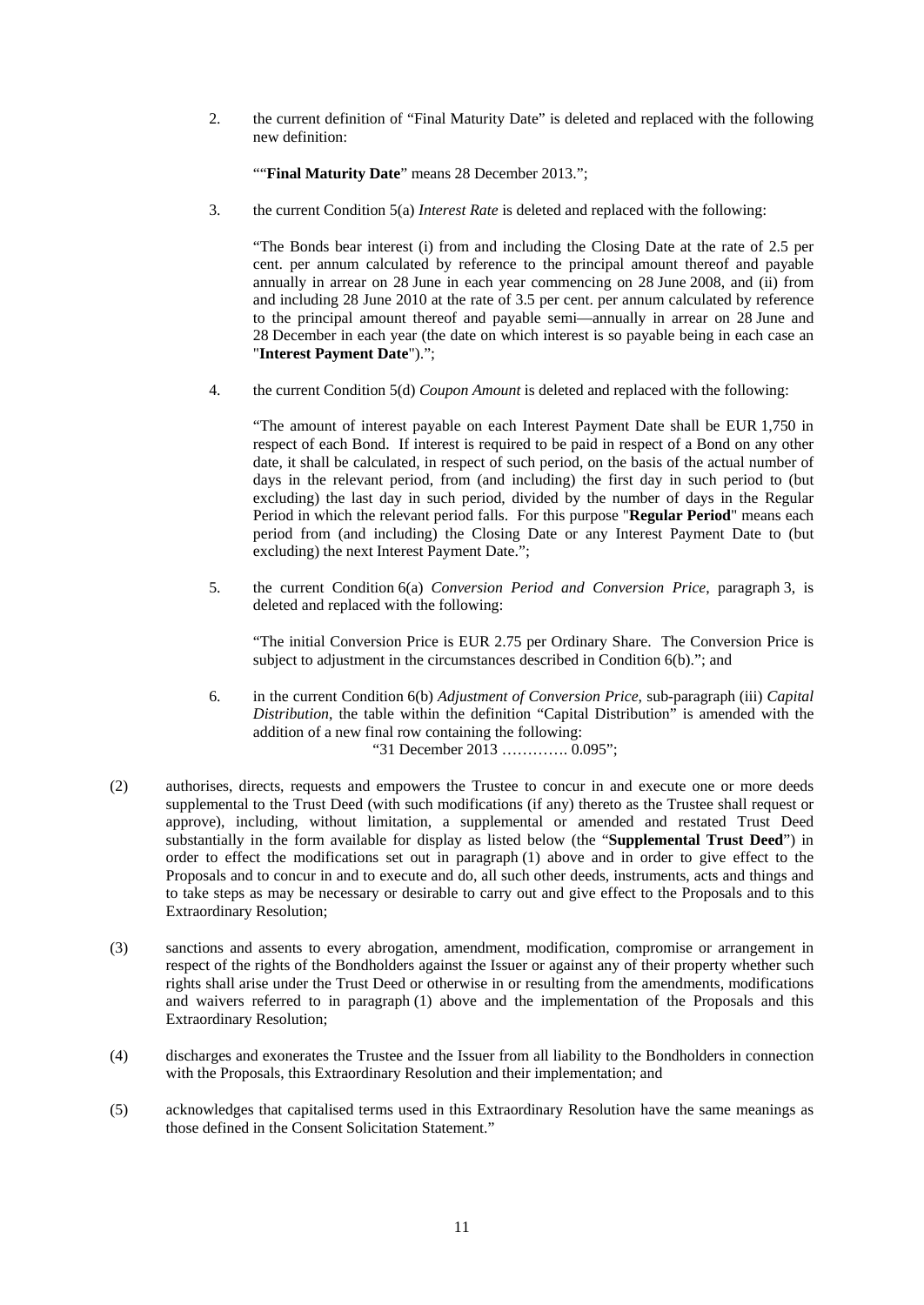### **Background to the Notice of Meeting**

The Consent Solicitation Statement, a copy of which is available for viewing and/or collection by the Bondholders as indicated below, explains the background to and reasons for, gives details of, and invites Bondholders to approve (at the Meeting), the Proposals (as defined therein). Bondholders are urged to read the Consent Solicitation Statement in full before deciding whether to vote in favour of the Proposals.

Bondholders who are not direct accountholders in Euroclear or Clearstream, Luxembourg should arrange for the accountholder through which they hold their Bonds to, prior to the Final Voting Deadline, deliver instructions requiring the Paying and Conversion Agent to issue a Block Voting Instruction on their behalf prior to the Final Voting Deadline.

## **Documents Available for Display and/or Collection**

Bondholders may, at any time during normal business hours on any weekday (Saturdays, Sundays and bank and other public holidays excepted) prior to and including the date of the Meeting, inspect copies of the following documents at the Specified Office of the Tabulation Agent set out below, and, from the time 15 minutes prior to and during the Meeting, at the offices of the Issuer at 13 Via Trattati Comunitari Europei 1957-2007, Bologna, Italy:

- the Trust Deed dated 28 June 2007 between the Issuer and the Trustee;
- the paying and conversion agency agreement dated 28 June 2007 between the Issuer and the Principal Paying and Conversion Agent, the Paying and Conversion Agent and the Trustee relating to the Bonds;
- the latest draft of the Supplemental Trust Deed as proposed pursuant to the Proposals and referred to in the Extraordinary Resolution in this form of Notice of Meeting;
- a copy of the Offering Circular dated 25 June 2007 in respect of the Bonds;
- copies of the latest annual financial statements of the Issuer.

Copies of the form of Supplemental Trust Deed and the Consent Solicitation Statement are available for collection by Bondholders at the specified office of the Tabulation Agent.

## **General**

In accordance with normal practice, neither the Trustee nor the Tabulation Agent expresses any opinion as to the merits of the Extraordinary Resolution. Neither the Trustee nor the Tabulation Agent has been involved in formulating the Extraordinary Resolution or makes any representation that all relevant information has been disclosed to Bondholders in, or pursuant to, the Consent Solicitation Statement and/or this Notice of Meeting. Accordingly, each of the Trustee and the Tabulation Agent recommends that any Bondholders who are unsure of the consequences of the Extraordinary Resolution should seek their own independent financial and legal advice.

The attention of Bondholders is particularly drawn to the quorum required for the Meeting and for an adjourned Meeting which is set out in "*Voting*" and "*Quorum and Adjournment*" below.

## **Voting and Quorum**

The relevant provisions governing the convening and holding of the Meeting are set out in Schedule 3 (*Provisions for Meetings of Bondholders*) to the Trust Deed, copies of which are available for inspection as referred to above.

Beneficial owners of the Bonds who require the Paying and Conversion Agent to issue a Block Voting Instruction, as described below and in the Consent Solicitation Statement, prior to the Final Voting Deadline need take no further action in relation to voting at the Meeting (and any adjourned Meeting) in respect of the Extraordinary Resolution.

#### *1. Issue of Voting Certificates and Block Voting Instructions*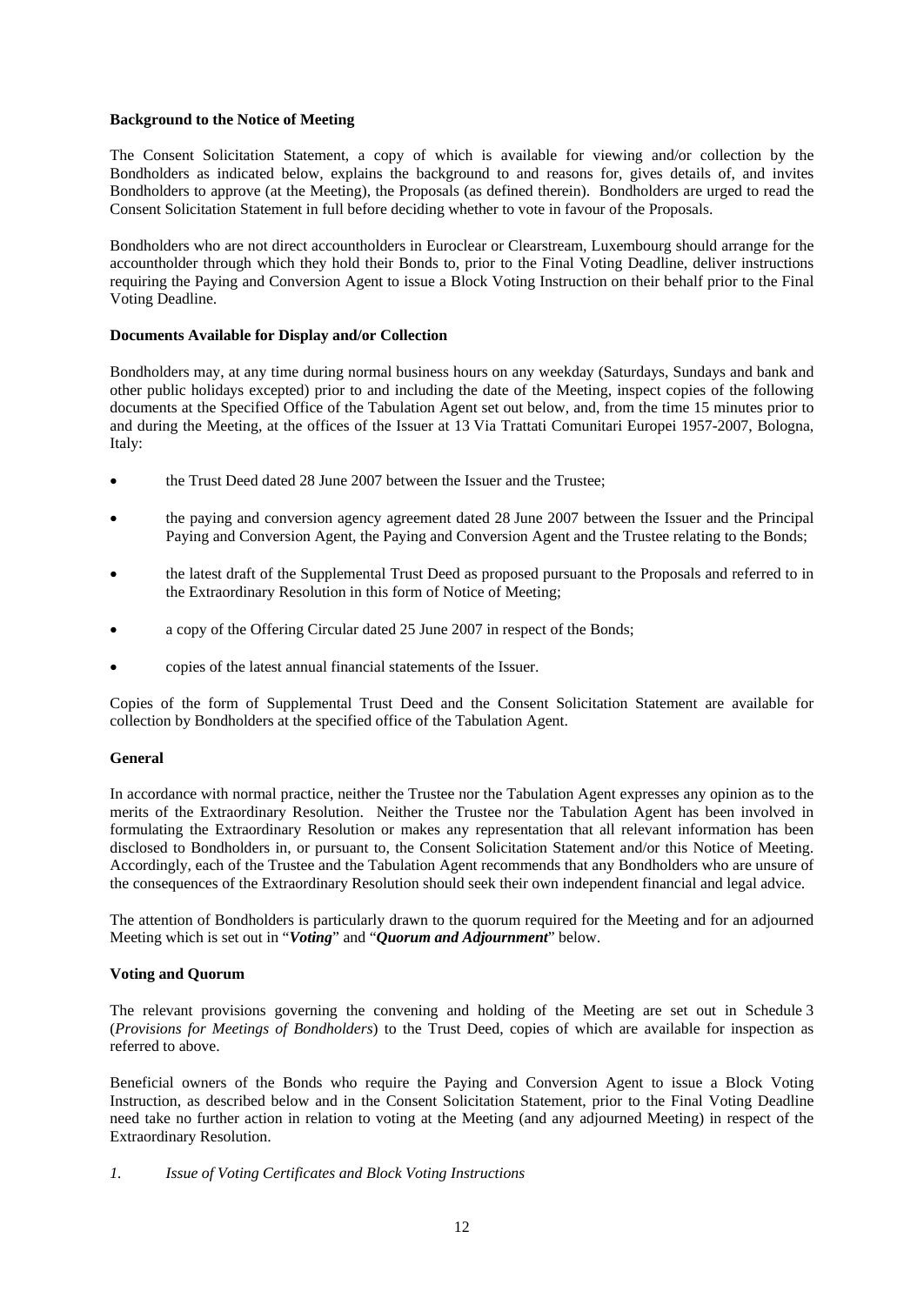The holder of a Bond may obtain a Voting Certificate from any Paying and Conversion Agent or require any Paying and Conversion Agent to issue a Block Voting Instruction by depositing such Bond with such Paying and Conversion Agent or arranging for such Bond to be (to its satisfaction) held to its order or under its control or blocked in an account with a clearing system not later than 48 hours before the time fixed for the relevant Meeting. A Voting Certificate or Block Voting Instruction shall be valid until the release of the deposited Bonds to which it relates. So long as a Voting Certificate or a Block Voting Instruction is valid, the bearer thereof (in the case of a Voting Certificate) or any Proxy named therein (in the case of a Block Voting Instruction) shall be deemed to be the holder of the Bonds to which it relates for all purposes in connection with the Meeting. A Voting Certificate and a Block Voting Instruction cannot be outstanding simultaneously in respect of the same Bond.

# *2. Validity of Block Voting Instruction*

A Block Voting Instruction shall be valid only if deposited at the Specified Office of the relevant Paying and Conversion Agent or at some other place approved by the Trustee, at least 24 hours before the time fixed for the relevant Meeting or the Chairman decides otherwise before the Meeting proceeds to business.

The holder of a Bond may require any Paying and Conversion Agent to issue a Block Voting Instruction by depositing such Bond with such Paying and Conversion Agent or arranging for such Bond to be (to its satisfaction) held to its order or under its control or blocked in an account with a clearing system not later than 48 hours before the time fixed for the relevant Meeting. A Block Voting Instruction shall be valid until the release of the deposited Bonds to which it relates. So long as a Block Voting Instruction is valid, any Proxy named therein shall be deemed to be the holder of the Bonds to which it relates for all purposes in connection with the Meeting

## *3. Reference to deposit/release of Bonds*

Where Bonds are held within Euroclear or Clearstream, Luxembourg or any other clearing system, references to the deposit or release of Bonds shall be construed in accordance with the usual practices (including blocking the relevant account) of Euroclear or Clearstream, Luxembourg or such other clearing system.

#### *4. Quorum and Adjournment*

The Meeting shall be validly held if attended by one or more Voters, being or representing Bondholders holding at least one half of the aggregate principal amount of the outstanding Bonds.

If within fifteen minutes after the time appointed for the Meeting a quorum is not present, then it shall be adjourned for such period which shall be, in the case of a second Meeting, not less than 14 days and not more than 30 days following the date of the first Meeting, and in the case of a third Meeting, not less than 14 days and not more than 30 days following the date of the second Meeting, provided that no Meeting may be adjourned more than twice for want of a quorum. The Chairman may, with the consent of, and shall if directed by, the present Voters adjourn such Meeting from time to time and from place to place, but no business shall be transacted at any adjourned Meeting except business which might lawfully have been transacted at the Meeting from which the Meeting adjournment took place. At least 8 days' notice (exclusive of the day on which the notice is given and of the day on which the relevant Meeting is to be held) of such adjourned Meeting must be given in the same manner as the original Meeting and such notice shall state the quorum required at such adjourned Meeting.

Voting Certificates obtained and Block Voting Instructions given by the Paying and Conversion Agent in respect of the Meeting (unless revoked in accordance with the terms of the document) shall remain valid for such adjourned Meeting.

#### *5. Voting*

Every question submitted to the Meeting shall be decided in the first instance by a show of hands and, unless a poll is validly demanded before or at the time that the result is declared, the Chairman's declaration that on a show of hands a resolution has been passed, passed by a particular majority, rejected or rejected by a particular majority shall be conclusive without proof of the number of votes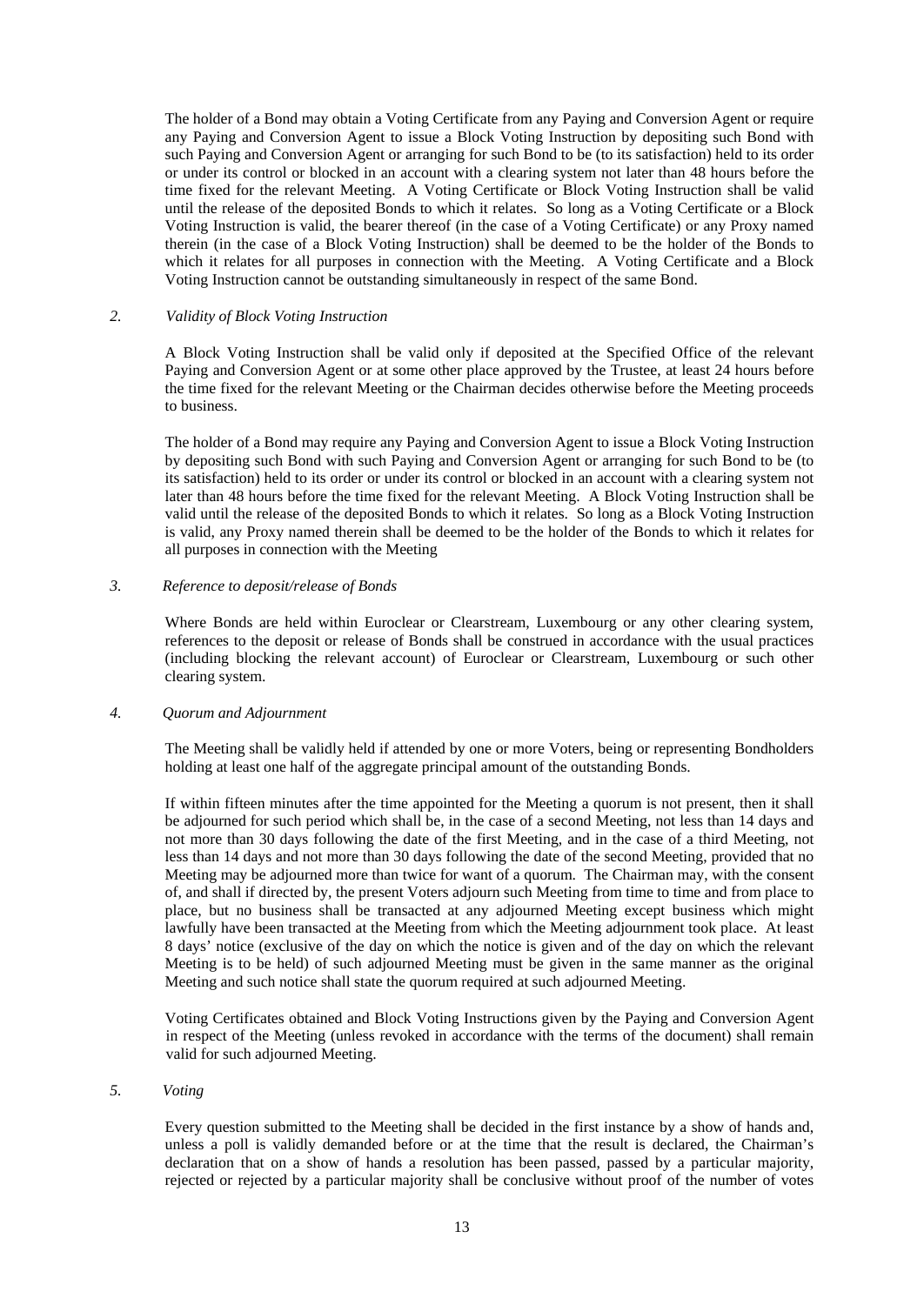cast for, or against, the resolution. Where there is only one Voter, however, the above does not apply and the resolution will immediately be decided by means of a poll.

A demand for a poll shall be valid if it is made by the Chairman, the Issuer, the Trustee, the Bondholders' Representative or one or more Voters representing or holding not less than one fiftieth of the aggregate principal amount of the outstanding Bonds. The poll may be taken immediately or after such adjournment as the Chairman directs, but any poll demanded on the election of the Chairman or on any question of adjournment shall be taken at the Meeting without adjournment. A valid demand for a poll shall not prevent the continuation of the relevant Meeting for any other business as the Chairman directs.

Every Voter shall have:

- (a) on a show of hands, one vote; and
- (b) on a poll, one vote in respect of each EUR 100,000 in aggregate face amount of the outstanding Bond(s) represented or held by him.

Unless the terms of any Block Voting Instruction state otherwise, a Voter shall not be obliged to exercise all the votes to which he is entitled or to cast all the votes which he exercises in the same way. In the case of a voting tie the Chairman shall have a casting vote.

#### **Extraordinary Resolution**

To be passed, the Extraordinary Resolution requires a majority in favour consisting of not less than one or more persons present, being or representing Bondholders holding at least one half of the aggregate principal amount of the outstanding Bonds at a duly convened and quorate Meeting. If passed, the Extraordinary Resolution will be binding upon all the Bondholders, whether or not present at the Meeting and whether or not voting. However, the Proposals will not be implemented unless resolutions approving them are also approved by the competent majorities of the Issuer's shareholders in a meeting called for the same date as the Meeting or at any relevant adjournment thereof.

### **Notice of results**

Notice of the result of the voting on the Extraordinary Resolution shall be given to the Bondholders and the Paying and Conversion Agent with a copy to the Trustee by the Issuer within 14 days of the conclusion of the Meeting.

#### **Governing Law**

This notice and any other non-contractual obligations arising herefrom are governed by, and shall be construed in accordance with, English law.

#### **Clearing Systems**

Holders of Bonds which are held by Clearstream, Luxembourg or Euroclear should contact the relevant corporate action departments within the Clearing Systems for further information in respect of their respective procedures for voting.

This notice is given by:

## **Immobiliare Grande Distribuzione Società di Investimento Immobiliare Quotata S.p.A.**

31 March 2010